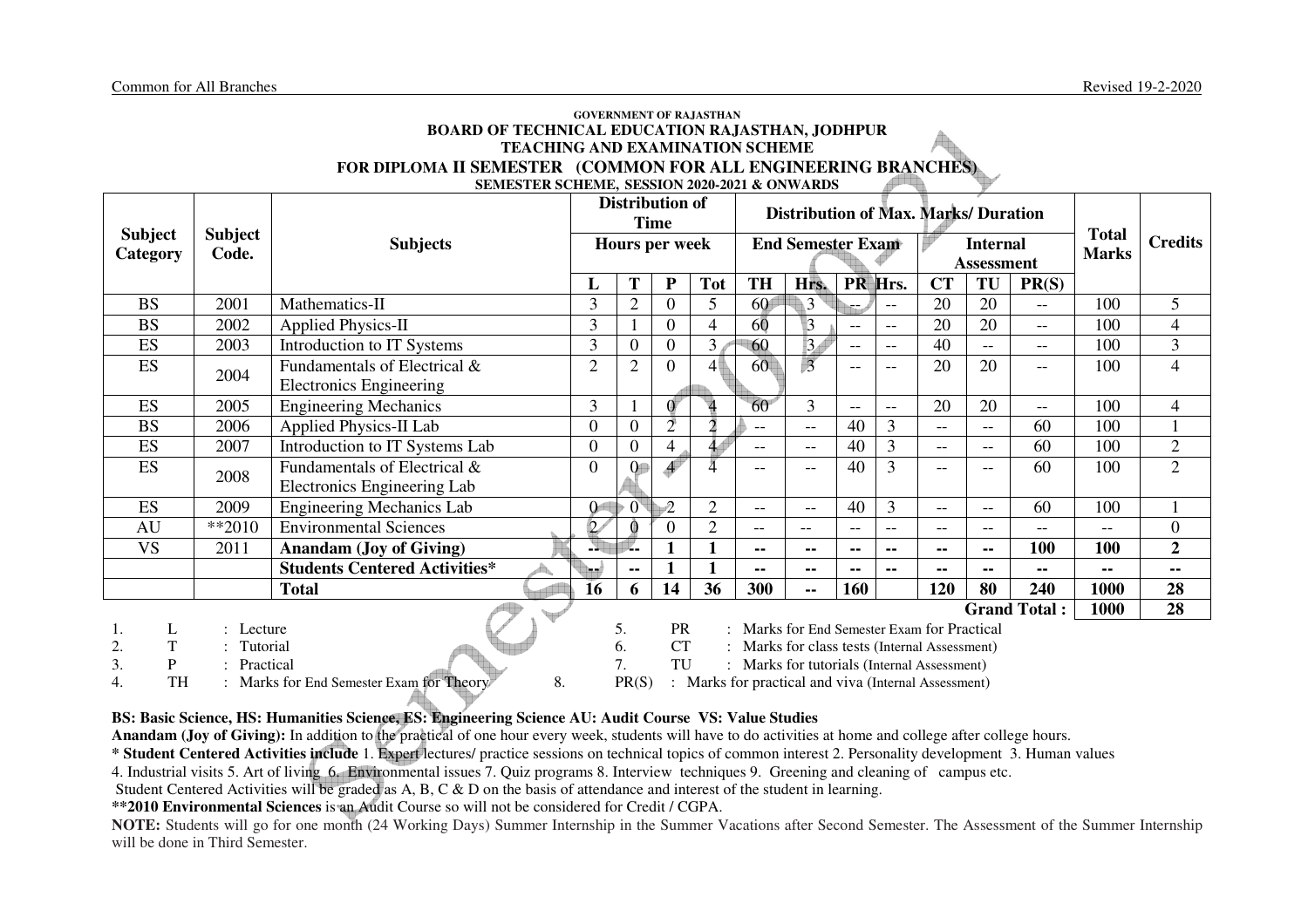**MATHEMATICS- II** 

## **COURSE OBJECTIVES**

This course is designed to give a comprehensive coverage at an introductory level to the subject of Matrices, Integral Calculus, Coordinate Geometry, Basic elements of vector algebra and First Order Differential Equations.

## **COURSE OUTCOMES**

By the end of the course the students are expected to learn

- 1. The students are expected to acquire necessary background in Determinants and Matrices so as to appreciate the importance of the Determinants.
- 2. The Basic concepts of Integration and Differential equations and able to apply them in Engineering problems.
- 3. The coordinate geometry provides a connection between algebra and geometry through graphs of lines and curves.
- 4. The concept of Vectors and able to apply them in Engineering problems.

## **COURSE CONTENT**

## 1. **DETERMINANTS AND MATRICES**

- 1.1 Algebra of matrices.
- 1.2 Elementary properties of determinants up to 3rd order.
- 1.3 Consistency of equations, Crammer's rule.
- 1.4 Inverse of a matrix.
- 1.5 Inverse Matrix method to solve a system of linear equations in 3 variables.

## **2. INTEGRAL CALCULUS AND DIFFERENTIAL EQUATIONS**

- 2.1 Integration as inverse operation of differentiation.
- 2.2 Simple integration by substitution, by parts and by partial fractions (for linear factors only).
- 2.3 Use of formulas  $\int_0^{\pi/2} \sin^m x \cos^n x \, dx$  for solving problems where m and n are positive integers.
- 2.4 Definition of Differential Equation, Order and Degree of Differential Equation

## 3. **TWO-DIMENSIONALCO-ORDINATE GEOMETRY**

- 3.1 General Introduction, Distance formula and section formula.
- 3.2 Equation of straight line in various standard forms.
	- 3.2.1 Slope form, Intercept form, Perpendicular form.
	- 3.2.2 One-point slope form, Two-point form, General form (without proof).
- 3.3 Angle between two lines, Parallel and perpendicular lines.
- 3.4 Perpendicular distance formula.

## **4. CIRCLE AND CONICS**

- 4.1 General equation of a circle and its characteristics.
- 4.2 To find the equation of a circle, given:
	- 4.2.1 Centre and radius,
	- 4.2.2 Three points lying on it
	- 4.2.3 Coordinates of end points of a diameter

## 5. **VECTOR ALGEBRA**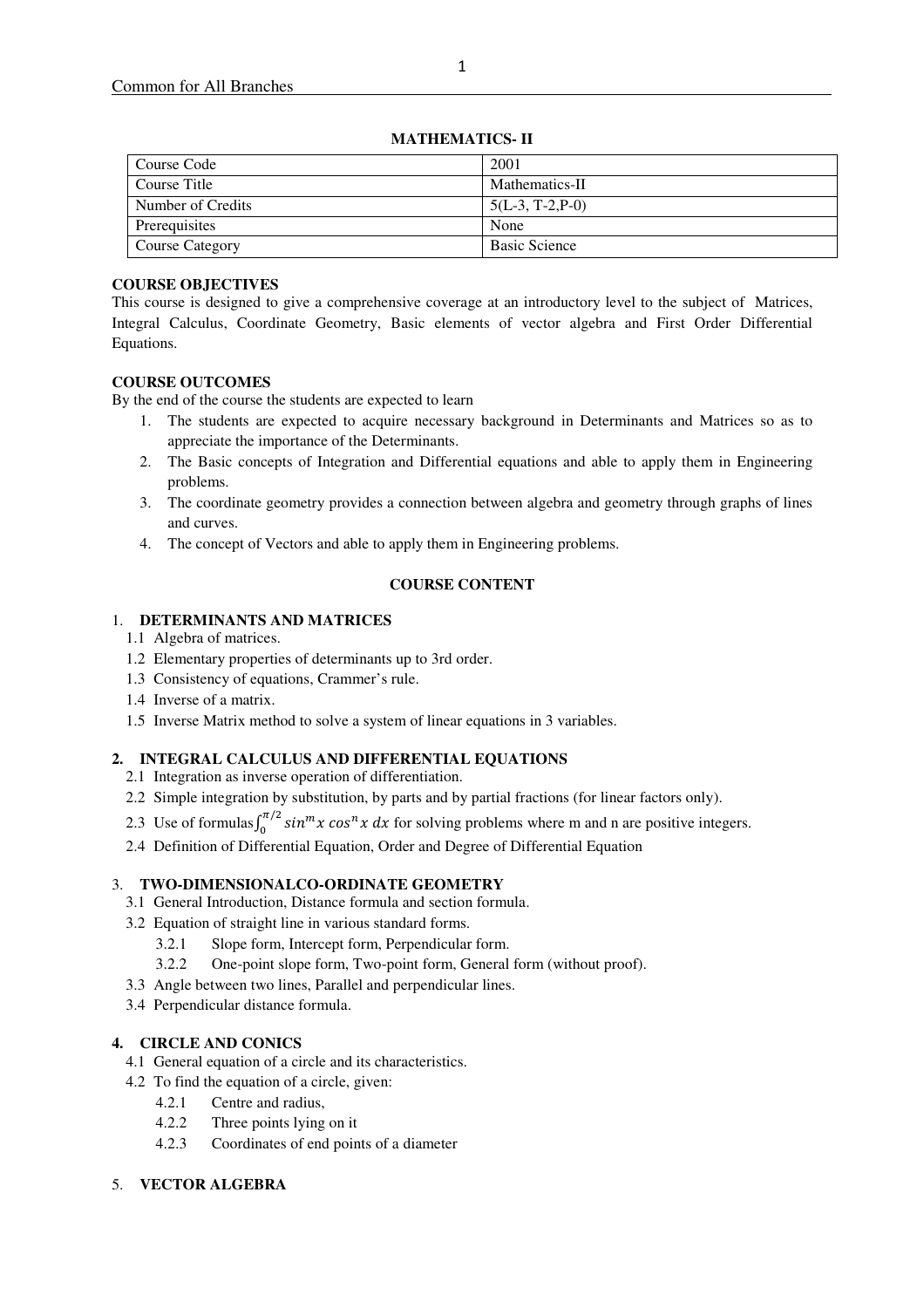- 5.1 Definition notation and rectangular resolution of a vector.
- 5.2 Addition and subtraction of vectors.

#### **REFERENCES:**

- 1. B.S. Grewal, Higher Engineering Mathematics, Khanna Publishers, New Delhi, 40th Edition, 2007.
- 2. G. B. Thomas, R. L. Finney, Calculus and Analytic Geometry, Addison Wesley, 9th Edition, 1995.
- 3. S.S. Sabharwal, Sunita Jain, Eagle Parkashan, Applied Mathematics, Vol. I & II, Jalandhar.
- 4. Comprehensive Mathematics, Vol. I & II by Laxmi Publications, Delhi.
- 5. Reena Garg & Chandrika Prasad, Advanced Engineering Mathematics, Khanna Publishing House, New Delhi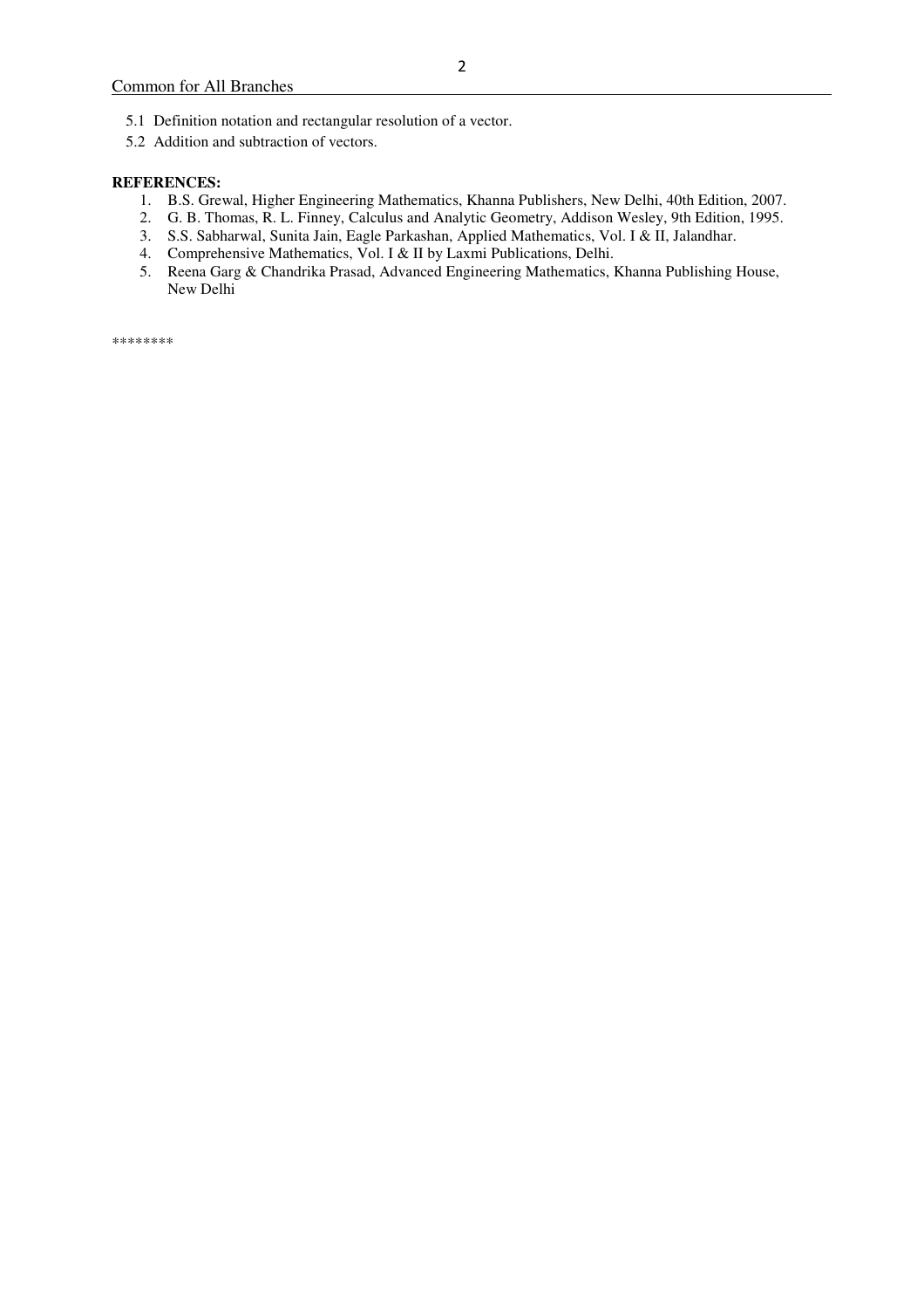| <b>APPLIED PHYSICS-II</b> |                           |  |  |  |
|---------------------------|---------------------------|--|--|--|
| <b>Course Code</b>        | 2002                      |  |  |  |
| <b>Course Title</b>       | <b>Applied Physics-II</b> |  |  |  |
| <b>Number of Credits</b>  | $4(L-3,T-1,P-0)$          |  |  |  |
| <b>Prerequisites</b>      | <b>None</b>               |  |  |  |
| <b>Course Category</b>    | <b>Basic Science</b>      |  |  |  |

#### **COURSE OBJECTIVES**

Applied Physics aims to give an understanding of this world both by observation and by prediction of the way in which objects behave. Concrete use of physical principles and analysis in various fields of engineering and technology are given prominence in the course content. The course will help the diploma engineers to apply the basic concepts and principles to solve broad-based engineering problems and to understand different technology based applications.

## **COURSE OUTCOMES**

After undergoing this subject, the student will be able to

- 1. Describe waves and wave motion, periodic and simple harmonic motions and solve simple problems. Establish wave parameters: frequency, amplitude, wavelength, and velocity.
- 2. State basic optical laws, establish the location of the images formed by mirrors and thin converging lens, design and assemble microscope using lenses combination.
- 3. Describe refractive index of a liquid or a solid and will be able to explain conditions for total internal reflection.
- 4. Define capacitance and its unit, explain the function of capacitors in simple circuits, and solve simple problems.
- 5. Differentiate between insulators, conductors and semiconductors, and define the terms: potential, potential difference, electromotive force.
- 6. Express electric current as flow of charge, concept of resistance, measure of the parameters: electric current, potential difference, resistance.
- 7. List the effects of an electric current and its common applications, State Ohm's law, calculate the equivalent resistance of a variety of resistor combinations, distinguish between AC and DC currents, determine the energy consumed by an appliance,
- 8. State the laws of electromagnetic induction; describe the effect on a current-carrying conductor when placed in a magnetic field.
- 9. Explain the operation of appliances like moving coil galvanometer, simple DC motors.
- 10. Apply the knowledge of diodes in rectifiers. Use the knowledge of semiconductors in various technical gadgets like photocells, solar lights etc.
- 11. Illustrate the conditions for light amplification in various LASER and laser based instruments and optical devices.
- 12. Appreciate the potential of optical fiber in fields of medicine and communication.
- 13. Express importance of nanoscience and nanotechnology and impact of nanotechnology to the society.

#### **Teaching Approach**

- 1. Teachers should give examples from daily routine as well as, engineering/technology applications on various concepts and principles in each topic so that students are able to understand and grasp these concepts and principles. In all contents, SI units should be followed.
- 2. Use of demonstration can make the subject interesting and develop scientific temper in the students. Student activities should be planned on all the topics.
- 3. Activity- Theory Demonstrate/practice approach may be followed throughout the course so that learning may be outcome and employability based

## **COURSE CONTENTS**

#### 1. **WAVE MOTION AND ITS APPLICATIONS**

- 1.1 Wave motion
- 1.2 Transverse and longitudinal waves with examples
- 1.3 Definitions of wave velocity, frequency and wave length and their relationship
- 1.4 Principle of superposition of waves
- 1.5 Stationary waves and Resonance tube
- 1.6 Simple Harmonic Motion (SHM):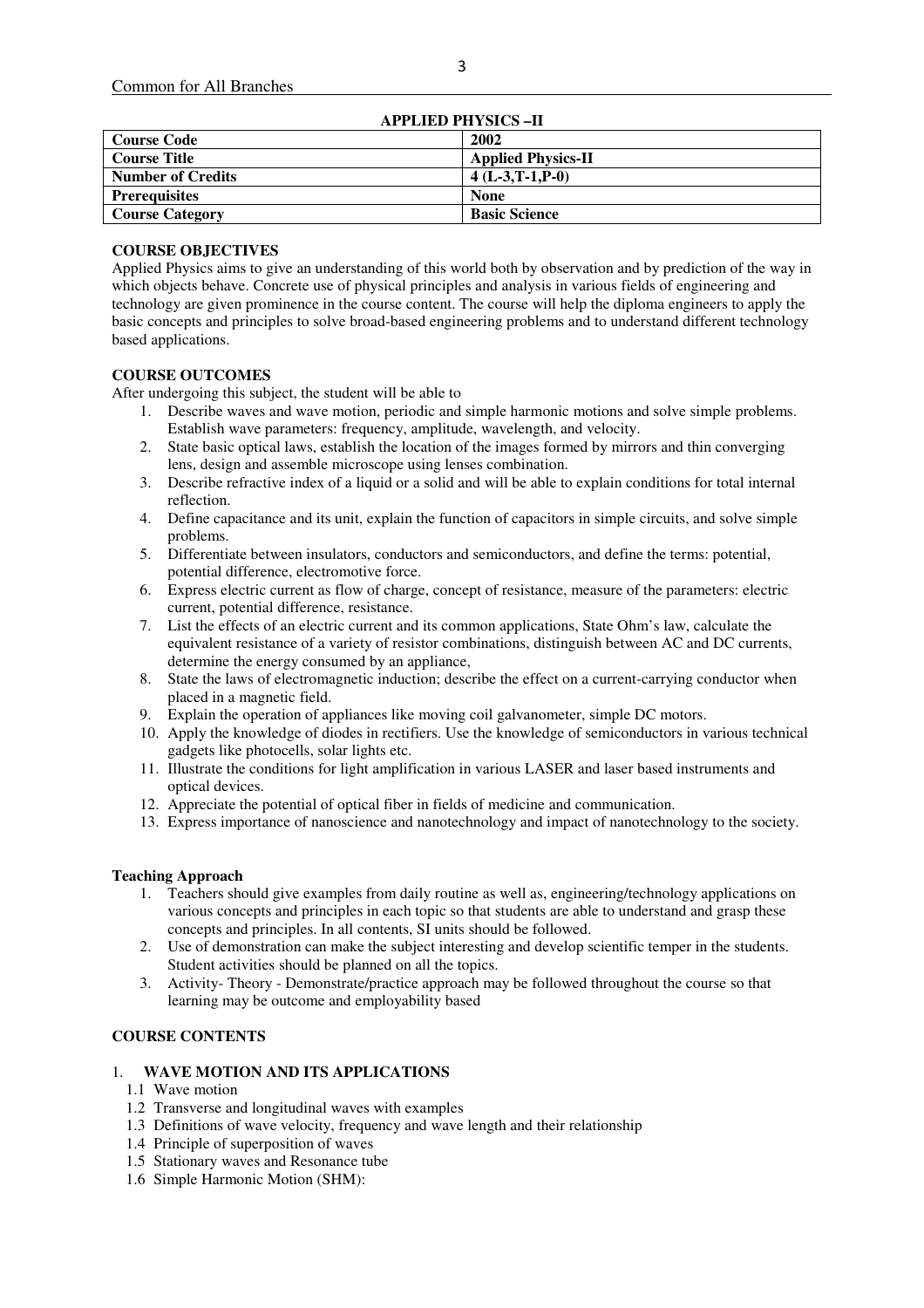- 1.6.1 Definition.
- 1.6.2 Simple harmonic progressive wave and energy transfer

## 2. **OPTICS**

- 2.1 Basic optical laws
	- 2.1.1 Reflection and refraction
	- 2.1.2 Lens formula, power of lens (only formula)
- 2.2 Total internal reflection<br>2.2.1 Critical angle a
	- 2.2.1 Critical angle and conditions for total internal reflection
	- 2.2.2 Applications of total internal reflection in optical fiber
- 2.3 Optical Instruments
	- 2.3.1 Simple and compound microscope (introduction and uses)

## **3. ELECTROSTATICS AND CURRENT ELECTRICITY**

- 3.1 Coulombs law, Unit of charge
- 3.2 Electric field, Electric lines of force and their properties
- 3.3 Electric flux
- 3.4 Electric Current and its units
	- 3.4.1 Direct and alternating current
- 3.5 Kirchhoff's law
- 3.6 Wheatstone bridge and its applications (meter bridge)
- 3.7 Concept of terminal potential difference and Electro motive force (EMF)

## **4. ELECTROMAGNETISM**

- 4.1 Magnetic field and its units
	- 4.1.1 Magnetic intensity
	- 4.1.2 Magnetic lines of force
	- 4.1.3 Magnetic flux and units
- 4.2 Concept of electromagnetic induction
	- 4.2.1 Faraday's Laws and Lenz's law
- 4.3 Magnetic Force on moving charge
	- 4.3.1 Force on current carrying conductor
	- 4.3.2 Force on rectangular coil placed in magnetic field
- 4.4 Moving coil galvanometer:-principle, construction and working 4.4.1 Conversion of a galvanometer into ammeter and voltmeter

## **5. SEMICONDUCTOR AND MODERN PHYSICS**

- 5.1 Energy bands in solids
- 5.2 Types of materials (insulator, semi-conductor, conductor)
- 5.3 p-n junction
	- 5.3.1 Junction diode and V-I characteristics
	- 5.3.2 Types of junction diodes (Zener and Photo Diode)
	- 5.3.3 Diode as rectifier half wave and full wave rectifier (centre taped)
- 5.4 Lasers:
	- 5.4.1 Energy levels, ionization and excitation potentials
	- 5.4.2 Spontaneous and stimulated emission
	- 5.4.3 Population inversion
	- 5.4.4 Pumping methods<br>5.4.5 Types of lasers (R
	- 5.4.5 Types of lasers (Ruby and He-Ne Laser)<br>5.4.6 Laser characteristics
	- Laser characteristics
	- 5.4.7 Engineering and medical applications of lasers
- 5.5 Nanoscience and Nanotechnology:
	- 5.5.1 Introduction only

## **REFERENCES:**

- 1. Text Book of Physics for Class XI& XII (Part-I, Part-II); N.C.E.R.T., Delhi
- 2. Applied Physics, Vol. I and Vol. II, TTTI Publications, Tata McGraw Hill, Delhi
- 3. Concepts in Physics by HC Verma, Vol. I & II, Bharti Bhawan Ltd. New Delhi
- 4. Engineering Physics by PV Naik, Pearson Education Pvt. Ltd, New Delhi.
- 5. Modern approach to Applied Physics-I and II, AS Vasudeva, Modern Publishers.
- 6. A Textbook of Optics, N Subramanyam, Brij Lal, MN Avahanulu, S Chand and Company Ltd.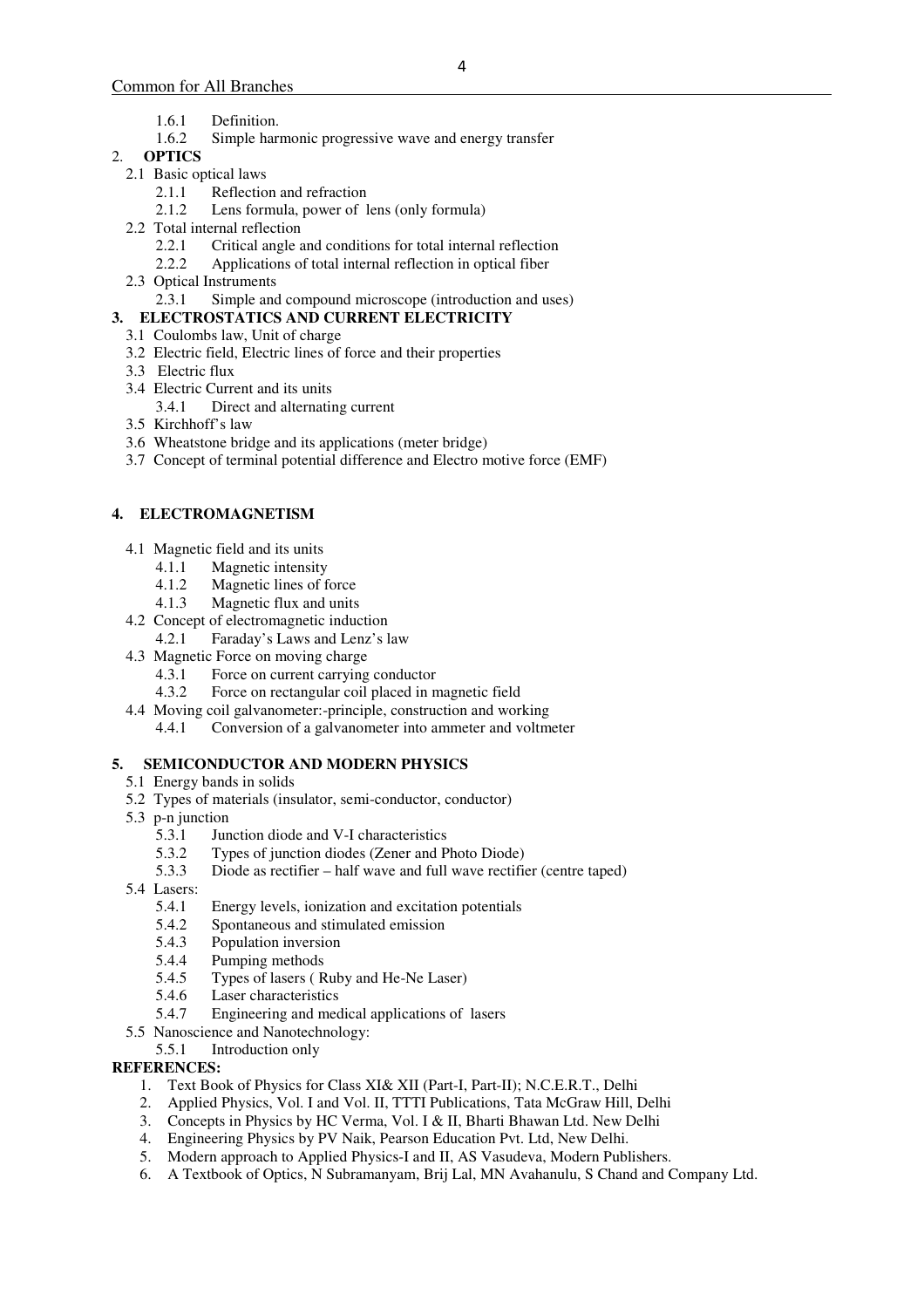- 7. Introduction to Fiber Optics, AjoyGhatak and K Thyagarajan, Cambridge University Press India Pvt. Ltd,
- 8. New Delhi.
- 9. Nanoscience and Nanotechnology, KK Choudhary, Narosa Publishing House, Pvt. Ltd. New Delhi.
- 10. Nanotechnology: Importance and Applications, M.H. Fulekar, IK International Publishing House Pvt.
- Ltd, 11. New Delhi.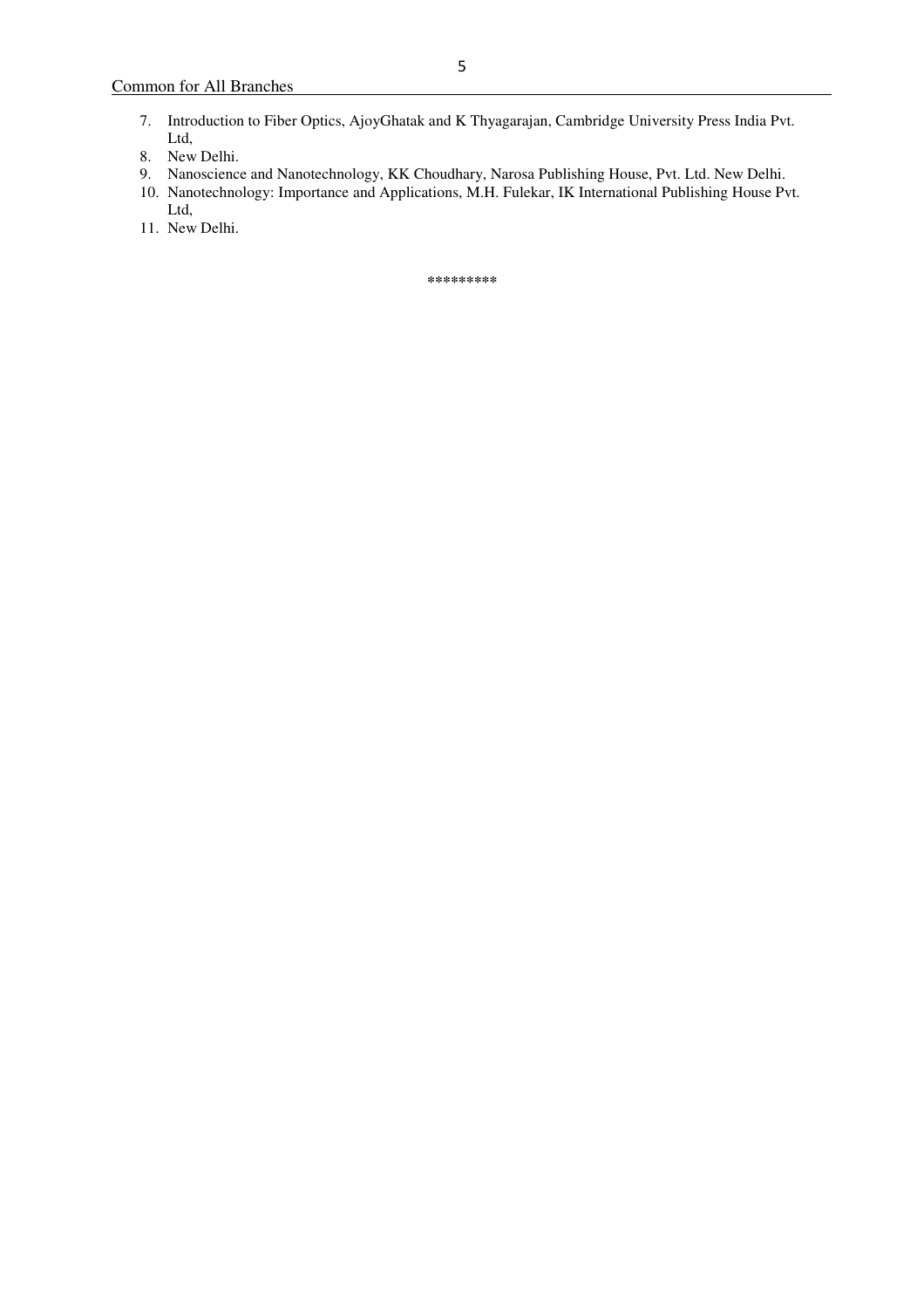| INTRODUCTION TO IT SYSTEMS |                                   |  |  |  |  |
|----------------------------|-----------------------------------|--|--|--|--|
| <b>Course Code</b>         | 2003                              |  |  |  |  |
| <b>Course Title</b>        | <b>Introduction to IT Systems</b> |  |  |  |  |
| <b>Number of Credits</b>   | $3(L-3,T-0,P-0)$                  |  |  |  |  |
| <b>Prerequisites</b>       | <b>None</b>                       |  |  |  |  |
| <b>Course Category</b>     | <b>Engineering Science</b>        |  |  |  |  |

# **INTRODUCTION TO IT SYSTEMS**

## **COURSE OBJECTIVES**

This course is intended to make new students comfortable with computing environment - Learning basic computer skills, Learning basic application software tools, Understanding Computer Hardware, Cyber security awareness.

## **COURSE OUTCOMES**

At the end of the course student will be able to comfortably work on computer, install and configure OS, assemble a PC and connect it to external devices, write documents, create worksheets, prepare presentations, protect information and computers from basic abuses/ attacks.

## **COURSE CONTENTS**

## **1. BASIC COMPUTER & INTERNET SKILLS**

- 1.1 General understanding of various computer components: Block Diagram of Computer
	- 1.1.1 CPU, Memory, Display, Keyboard, Mouse
	- 1.1.2 HDD and Pen Drive
	- 1.1.3 Peripheral Devices (Printers, Scanners, Web camera & Barcode Reader)
- 1.2 Computer Languages: Machine, Assembly & High-level Language
- 1.3 Computer & Communication: Meaning of Web Address, URL, IP address, E-mail
- 1.4 Awareness about Digital India portals (state and national portals) and college portals.

#### **2. OPERATING SYSTEMS**

- 2.1 Introduction and Definition Operating Systems
- 2.2 Brief Introduction to Types of Operating Systems
- 2.3 OS Installation:
	- 2.3.1 MS Windows
- 2.4 Brief Introduction to Unix Shell

#### **3. BASICS OF WEB DEVELOPMENT**

- 3.1 CSS: Introduction
	- 3.1.1 Font Attributes
	- 3.1.2 Colour, Background
- 3.2 Making basic personal webpage

## **4. OFFICE TOOLS**

- 4.1 Open Office Writer:
	- 4.1.1 Writer Interface<br>4.1.2 Starting Openin
	- Starting, Opening, Saving, Closing & Printing a document
	- 4.1.3 Selecting, Cutting, Pasting, Finding & Replacing a text<br>4.1.4 Formatting Paragraph
	- 4.1.4 Formatting Paragraph<br>4.1.5 Checking Spelling &
	- Checking Spelling & Autocorrect
- 4.2 Open Office Spreadsheet (Calc):
	- 4.2.1 Spreadsheets, Sheets & Cell
	- 4.2.2 Starting, Opening, Saving, Closing, Printing a Spreadsheet
- 4.3 Open Office Impress:
	- 4.3.1 Adding Animation in Slide
	- 4.3.2 Printing Slide Show

## **5. INFORMATION SECURITY BEST PRACTICES**

- 5.1 Desktop & Smartphone security: Password, pattern lock, Two Step authentication (OTP), Biometric Authentication
- 5.2 Computer Viruses: Scanning & Removing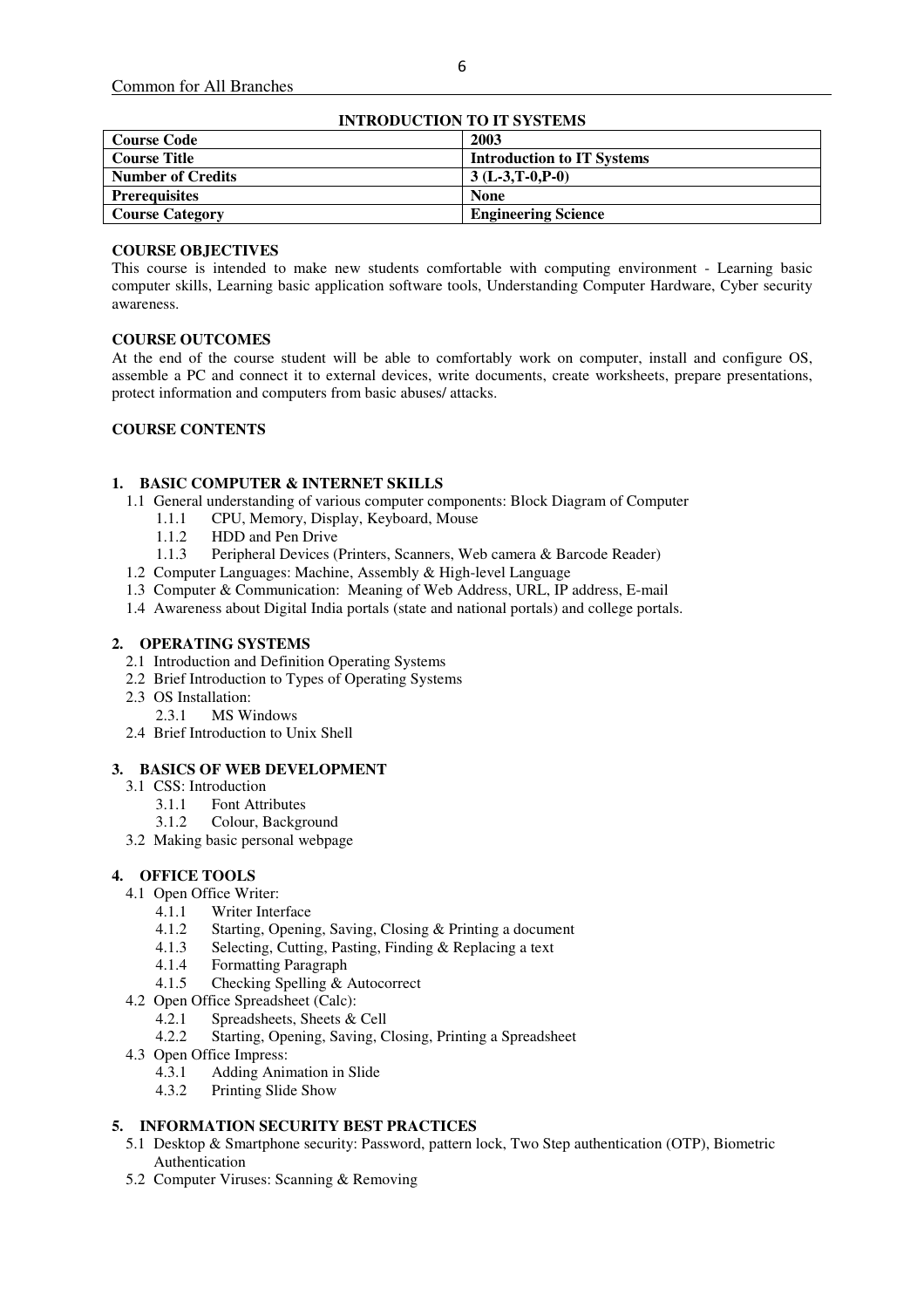- 5.3 Guidelines for:
	- 5.3.1 Setting up a Secure password
	- 5.3.2 Wi-fi security

 Class lectures will only introduce the topic or demonstrate the tool, Actual learning will take place in the Lab by practicing regularly

## **SUGGESTED LAB WORK:**

This is a skill course. Topics/concepts taught in the class should be practiced in the Lab same week and practiced regularly during the semester till student becomes confident about it. This course is all about some theory and a lot of practice.

## **REFERENCES:**

- 1. R.S. Salaria, Computer Fundamentals, Khanna Publishing House
- 2. Ramesh Bangia, PC Software Made Easy The PC Course Kit, Khanna Publishing House
- 3. Online Resources, Linux man pages, Wikipedia
- 4. Mastering Linux Shell Scripting: A practical guide to Linux command-line, Bash scripting, and Shell programming, by Mokhtar Ebrahim, Andrew Mallett.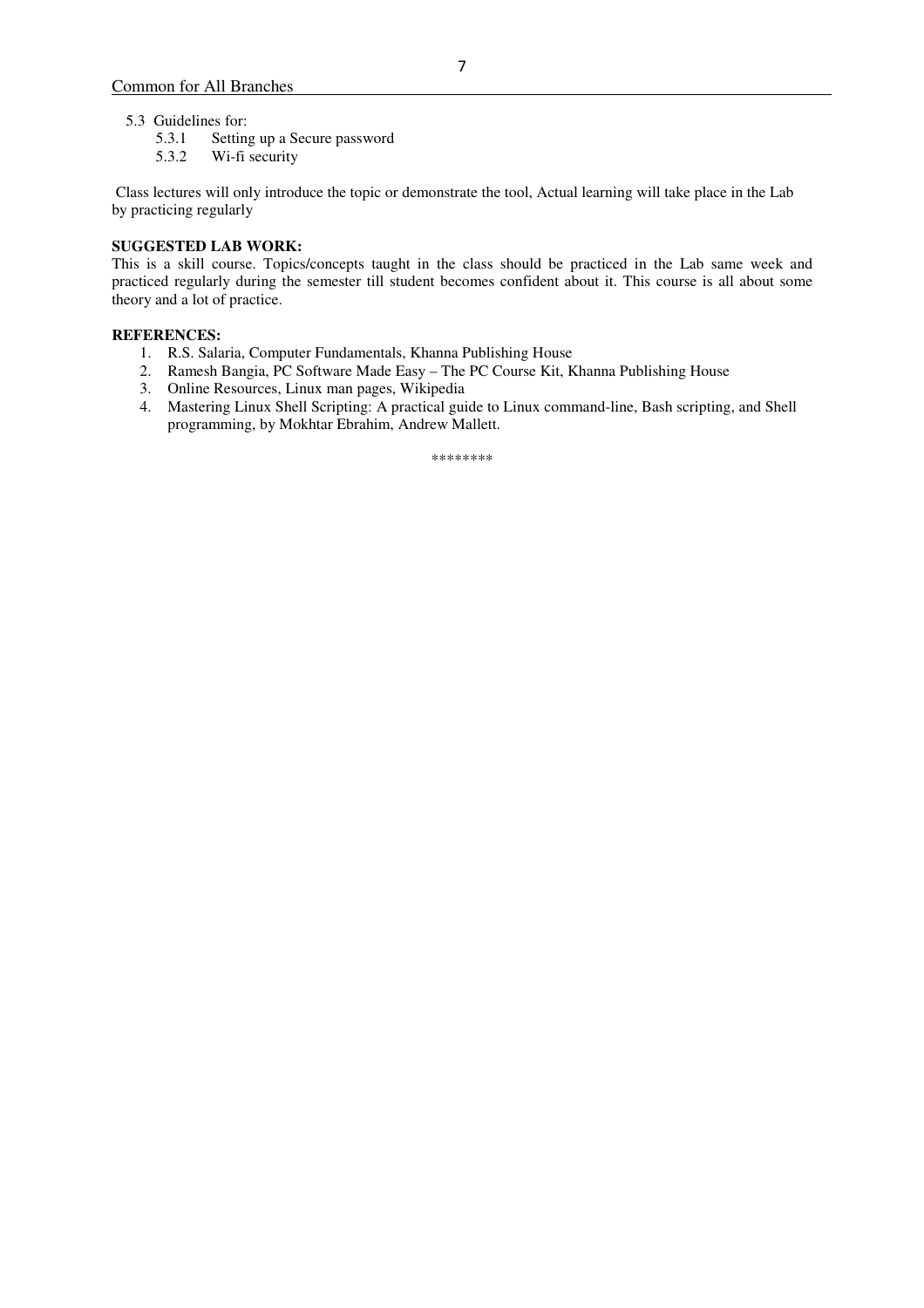| FUNDAMENTALS OF ELECTRICAL AND ELECTRONICS ENGINEERING |                                                               |  |  |  |
|--------------------------------------------------------|---------------------------------------------------------------|--|--|--|
| <b>Course Code</b>                                     | 2004                                                          |  |  |  |
| <b>Course Title</b>                                    | <b>Fundamentals of Electrical and Electronics Engineering</b> |  |  |  |
| <b>Number of Credits</b>                               | $4(L-2,T-2,P-0)$                                              |  |  |  |
| <b>Prerequisites</b>                                   | <b>None</b>                                                   |  |  |  |
| <b>Course Category</b>                                 | <b>Engineering Science</b>                                    |  |  |  |

#### **FUNDAMENTALS OF ELECTRICAL AND ELECTRONICS ENGINEERING**

## **COURSE OBJECTIVES**

To provide basic knowledge of the different elements and concepts of electrical engineering field and to learn basic concepts of various active and passive electronic components, Signals, Op-Amp and their applications, Digital Electronics and their applications to help students deal with electrical and electronics engineering principles and applications in industrial processes of different fields.

## **COURSE CONTENT**

## **1. OVERVIEW OF ELECTRONIC COMPONENTS & SIGNALS**

- 1.1 Passive components and their applications
	-
	- 1.1.1 Resistors, type of resistors<br>1.1.2 Capacitors, type of capacit Capacitors, type of capacitor
	- 1.1.3 Inductors , type of inductor
- 1.2 Types of waveform
	- 1.2.1 Sinusoidal waveform as alternating Voltage Signal v(t) =  $V_m$ sin(wt) 1.2.2 Non Sinusoidal alternating waveforms (triangular, rectangular, squa
	- 1.2.2 Non Sinusoidal alternating waveforms (triangular, rectangular, square) as voltage signals

#### **2. OVERVIEW OF BASIC (ANALOG) & DIGITAL ELECTRONICS**

- 2.1 Introduction to Semi-Conductors
	- 2.1.1 Different Semiconductor materials (Si, Ge)
- 2.2 Doping (impurities) in Semiconductors
	- 2.2.1 Intrinsic and Extrinsic Semiconductor
	- 2.2.2 Atomic structure of Intrinsic and Extrinsic Semiconductor
- 2.3 Conductivity
	- 2.3.1 carrier transport: diffusion & drift current, mobility, resistivity
	- 2.3.2 generation and recombination of charge carriers, PN junction
- 2.4 Active components and their application
	- 2.4.1 Diodes, VI Characteristics, forward and reverse bias
	- 2.4.2 Bipolar Junction Transistors (BJT), PNP and NPN BJT, Characteristics.
- 2.5 Boolean Algebra<br>2.5.1 Logic G
	- Logic Gates (NOT, AND, OR, NAND, NOR, EX-OR, EX-NOR)
	- 2.5.2 Binary code of a Decimal Number

## **3. ELECTRIC AND MAGNETIC CIRCUITS:**

- 3.1 EMF, Current, Potential Difference, Power and Energy, Ohm's Law, Combination of resistances
- 3.2 M.M.F, magnetic flux
- 3.3 Analogy between electric and magnetic circuits

## **4. A.C. CIRCUITS:**

- 4.1 Introduction to AC waveform and terminology
	- 4.1.1 Cycle
	- 4.1.2 Frequency
	- 4.1.3 Time Period
	- 4.1.4 Amplitude
	- 4.1.5 Angular velocity
	- 4.1.6 RMS value
	- 4.1.7 Average value
	- 4.1.8 Form Factor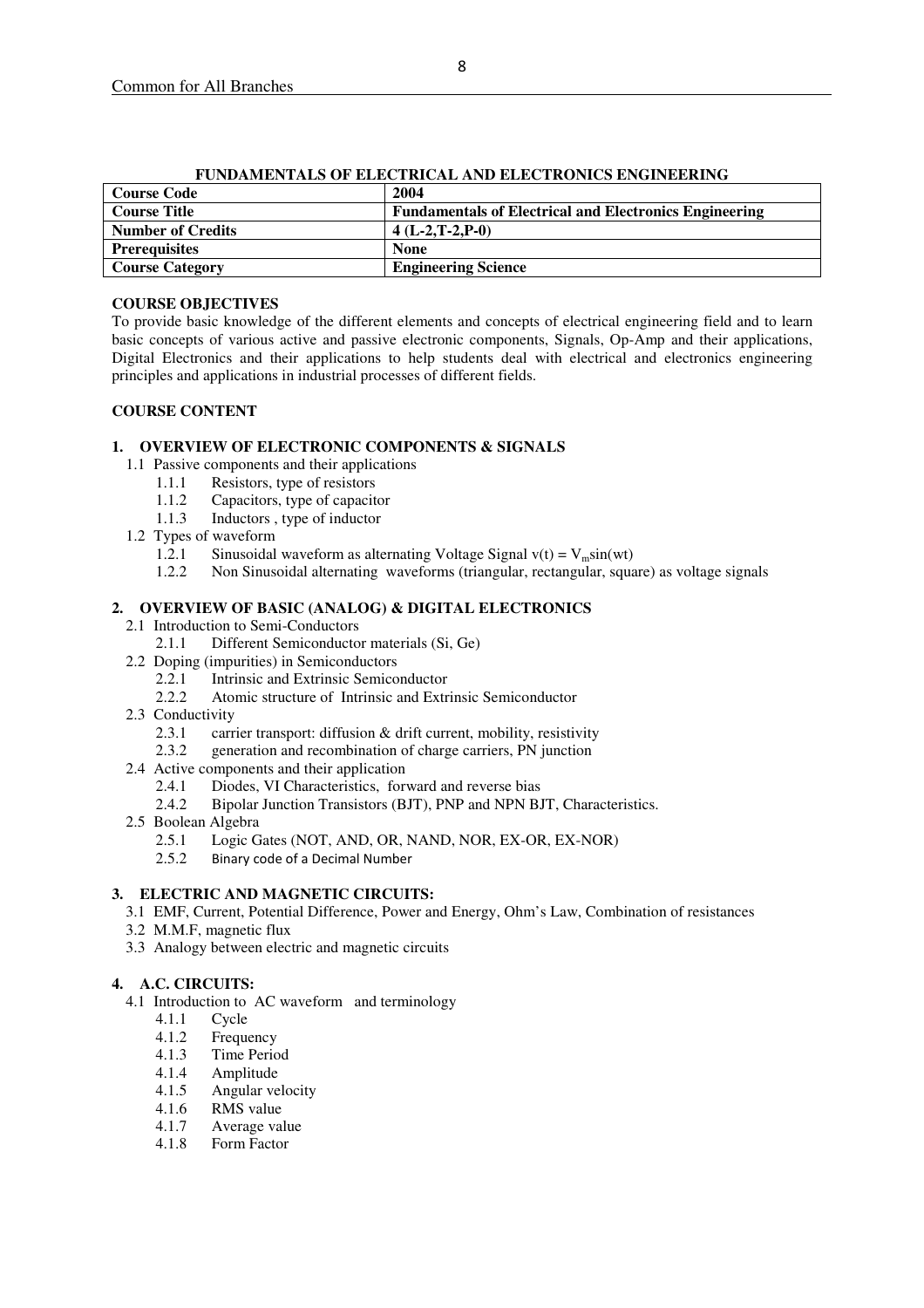#### **5. TRANSFORMERS**

- 5.1 Principal of operation, emf equation, Construction.
- 5.2 Principle of single phase transformer, transformation ratio and step up and step down transformers

#### **REFERENCES:**

- 1. Ritu Sahdev, Basic Electrical Engineering, Khanna Publishing House<br>2. Mittle and Mittal, Basic Electrical Engineering, McGraw Education, N
- 2. Mittle and Mittal, Basic Electrical Engineering, McGraw Education, New Delhi, 2015, ISBN : 978-0-07-0088572-5
- 3. Saxena, S. B. Lal, Fundamentals of Electrical Engineering, Cambridge University Press, latest edition ISBN : 9781107464353
- 4. Theraja, B. L., Electrical Technology Vol I, S. Chand Publications, New Delhi, 2015, ISBN: 9788121924405
- 5. Theraja, B. L., Electrical Technology Vol II, S. Chand Publications, New Delhi, 2015, ISBN: 9788121924375
- 6. Jegathesan, V., Basic Electrical and Electronics Engineering, Wiley India, New Delhi, 2015, ISBN : 97881236529513
- 7. Sedha, R.S., A text book of Applied Electronics, S.Chand, New Delhi, 2008, ISBN-13: 978- 8121927833
- 8. Malvino, Albert Paul, David, Electronics Principles, McGraw Hill Education, New Delhi,2015, ISBN-13: 0070634244-978
- 9. Mehta, V.K., Mehta, Rohit, Principles of Electronics, S. Chand and Company, New Delhi, 2014, ISBN-13-9788121924504
- 10. Bell Devid, Fundamental of Electronic Devices and Circuits, Oxford University Press, New Delhi 2015 ISBN : 9780195425239

\*\*\*\*\*\*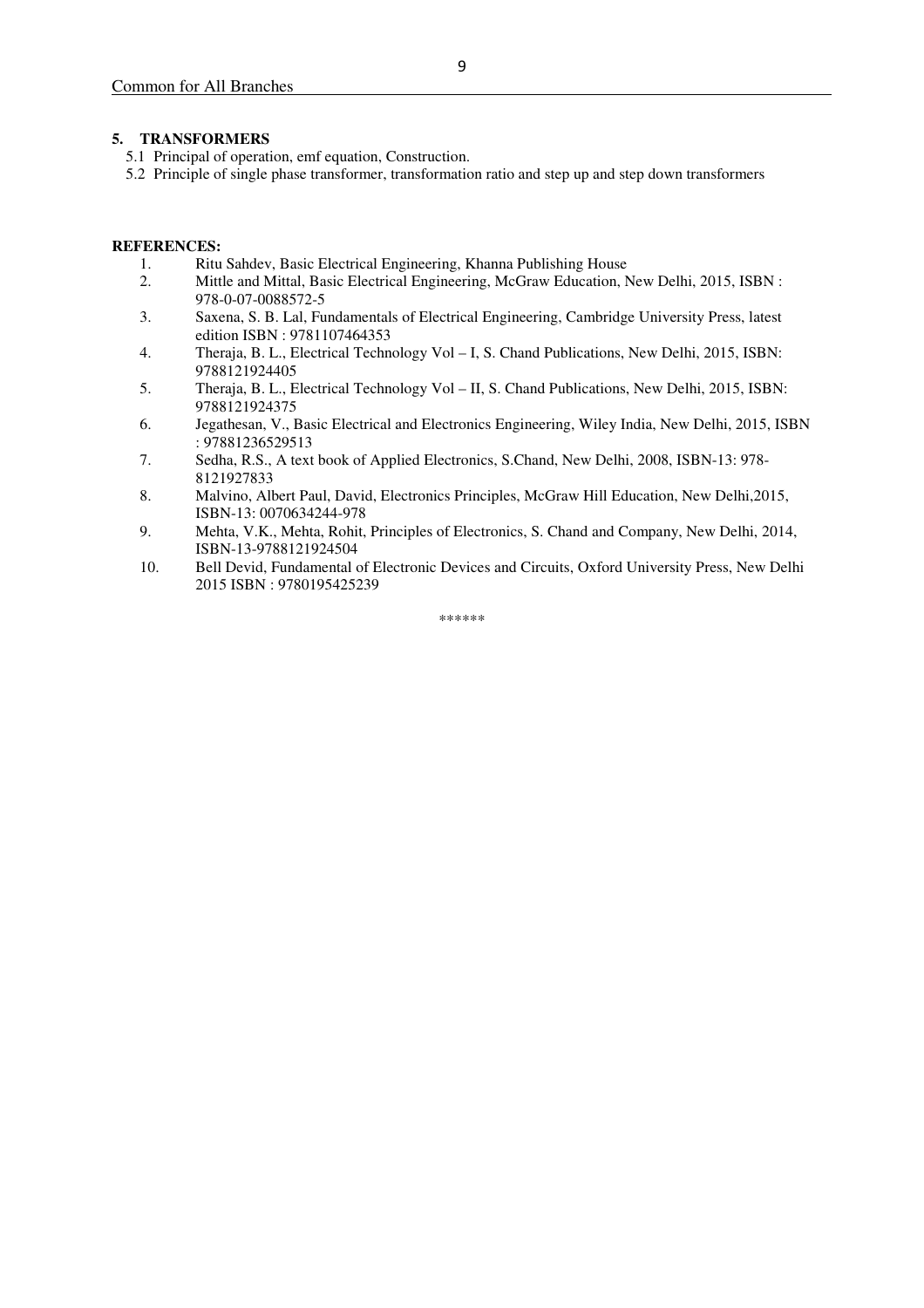| ENGINEERING MECHANICS    |                              |  |  |
|--------------------------|------------------------------|--|--|
| <b>Course Code</b>       | 2005                         |  |  |
| <b>Course Title</b>      | <b>Engineering Mechanics</b> |  |  |
| <b>Number of Credits</b> | $4(L-3,T-1,P-0)$             |  |  |
| <b>Prerequisites</b>     | <b>None</b>                  |  |  |
| <b>Course Category</b>   | <b>Engineering Science</b>   |  |  |

## **ENGINEERING MECHANICS**

## **COURSE OBJECTIVES**

Following are the objectives of this course:

- 1. To obtain resultant of various forces
- 2. To calculate support reactions through conditions of equilibrium for various structures<br>3. To understand role of friction in equilibrium problems
- 3. To understand role of friction in equilibrium problems
- 4. To know fundamental laws of machines and their applications to various engineering problems

#### **COURSE OUTCOMES**

After completing this course, student will be able to:

- 1. Identify the force systems for given conditions by applying the basics of mechanics<br>2. Determine unknown force(s) of different engineering systems.
- Determine unknown force(s) of different engineering systems.
- 3. Apply the principles of friction in various conditions for useful purposes.
- 4. Find the centroid and centre of gravity of various components in engineering systems 5. Select the relevant simple lifting machine(s) for given purposes
- Select the relevant simple lifting machine(s) for given purposes

#### **COURSE CONTENTS**

#### 1. **BASICS OF MECHANICS AND FORCE SYSTEM**

- 1.1 Significance and relevance of Mechanics<br>1.1.1 Applied mechanics
	- 1.1.1 Applied mechanics<br>1.1.2 Statics
		- **Statics**
	- 1.1.3 Dynamics
- 1.2 Definitions of Space, time, mass, particle, flexible body and rigid body
- 1.3 Scalar and vector quantity ,Units of measurement (SI units)
	- 1.3.1 Fundamental units
	- 1.3.2 Derived units
- 1.4 Force
	- 1.4.1 Unit
	- 1.4.2 Representation as a vector and by Bow's notation
	- 1.4.3 Characteristics and effects of a force
- 1.5 Law of parallelogram

## 2. **EQUILIBRIUM**

- 2.1 Equilibrium and Equilibrant
	- 2.1.1 Free body and Free body diagram
- 2.2 Lami's Theorem statement and explanation
	- 2.2.1 Application for various engineering problems
- 2.3 Types of beam
- 2.4 Types of supports (simple, hinged, roller and fixed)
- 2.5 Types of loads acting on beam (vertical and inclined point load, uniformly distributed load, couple)

## 3. **FRICTION**

- 3.1 Friction and its relevance in engineering
	- 3.1.1 Types and laws of friction
	- 3.1.2 Limiting equilibrium
	- 3.1.3 Limiting friction
	- 3.1.4 Co-efficient of friction
	- 3.1.5 Angle of friction (only theoy)
	- 3.1.6 Angle of repose (only theoy)
	- 3.1.7 Relation between co-efficient of friction and angle of friction
- 3.2 Equilibrium of bodies on level surface subjected to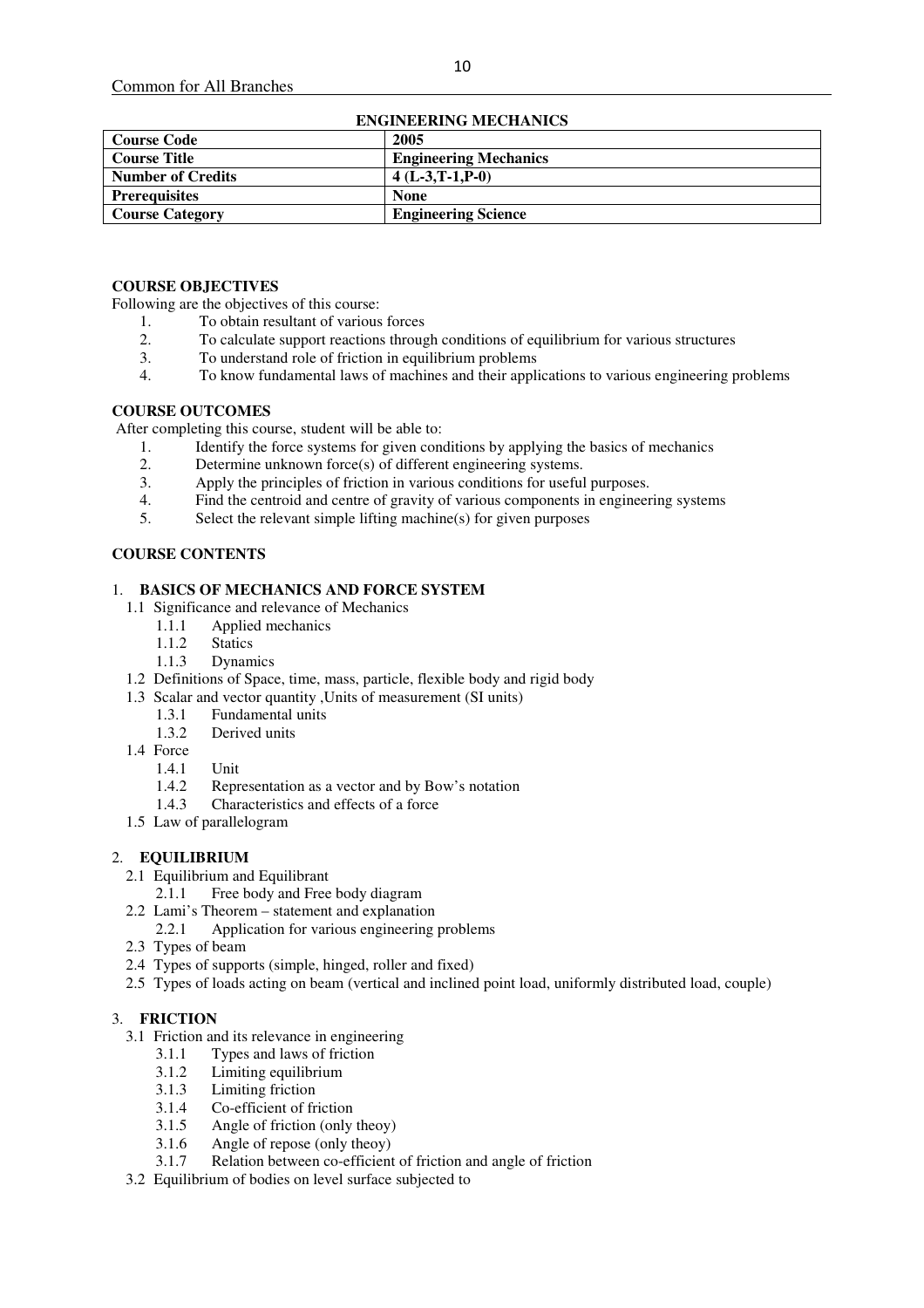- 3.2.1 Force parallel to plane
- 3.2.2 Force inclined to plane

## 4. **CENTROID AND CENTRE OF GRAVITY**

- 4.1 Center of gravity of : Square , Rectangle, Triangle, Circle, Semi-circle and Quarter circle(No derivation)
- 4.2 Centroid of composite figures composed of not more than three geometrical figures
- 4.3 Centre of Gravity of Cube, Cuboid, Cone, Cylinder, Sphere and hemisphere (No derivation)

## 5. **SIMPLE LIFTING MACHINE**

- 5.1 Simple lifting machine
	- 5.1.1 Related terms: load, effort, mechanical advantage 5.1.2 Applications and advantages.
	- 5.1.2 Applications and advantages.<br>5.1.3 Velocity ratio
	- 5.1.3 Velocity ratio<br>5.1.4 Efficiency of 1
	- Efficiency of machines
- 5.2 Law of machine
- 5.3 Ideal machine
	- 5.3.1 Friction in machine<br>5.3.2 Maximum Mechanic
	- Maximum Mechanical advantage and efficiency

#### **REFERENCES:**

- 1. Engineering Statics (in Hindi) Gokhru&Soni<br>
2. Applied Mechanics (in Hindi) A. R. Paage
- 2. Applied Mechanics (in Hindi)
- 
- 3. Engineering Mechanics<br>
4. Applied Mechanics D. Chand & Co. New Delhi.<br>
R.S. Khurmi 4. Applied Mechanics S. Chand & Co. New Delhi.
- 5. Engineering Mechanics A. R. Basu
- 6. Engineering Mechanics, Khanna Publications, New Delhi (2008) D.S. Bedi,
- 7. A text book of Engineering MechanicsLaxmi Publications. Bansal R K
- 8. Engineering Mechanics S. Chand & Co. New Delhi. Ramamrutham
- 9. Fundamental of Applied Mechanics Pune VidhyarthiGruh. Dhade, Jamadar &Walawelkar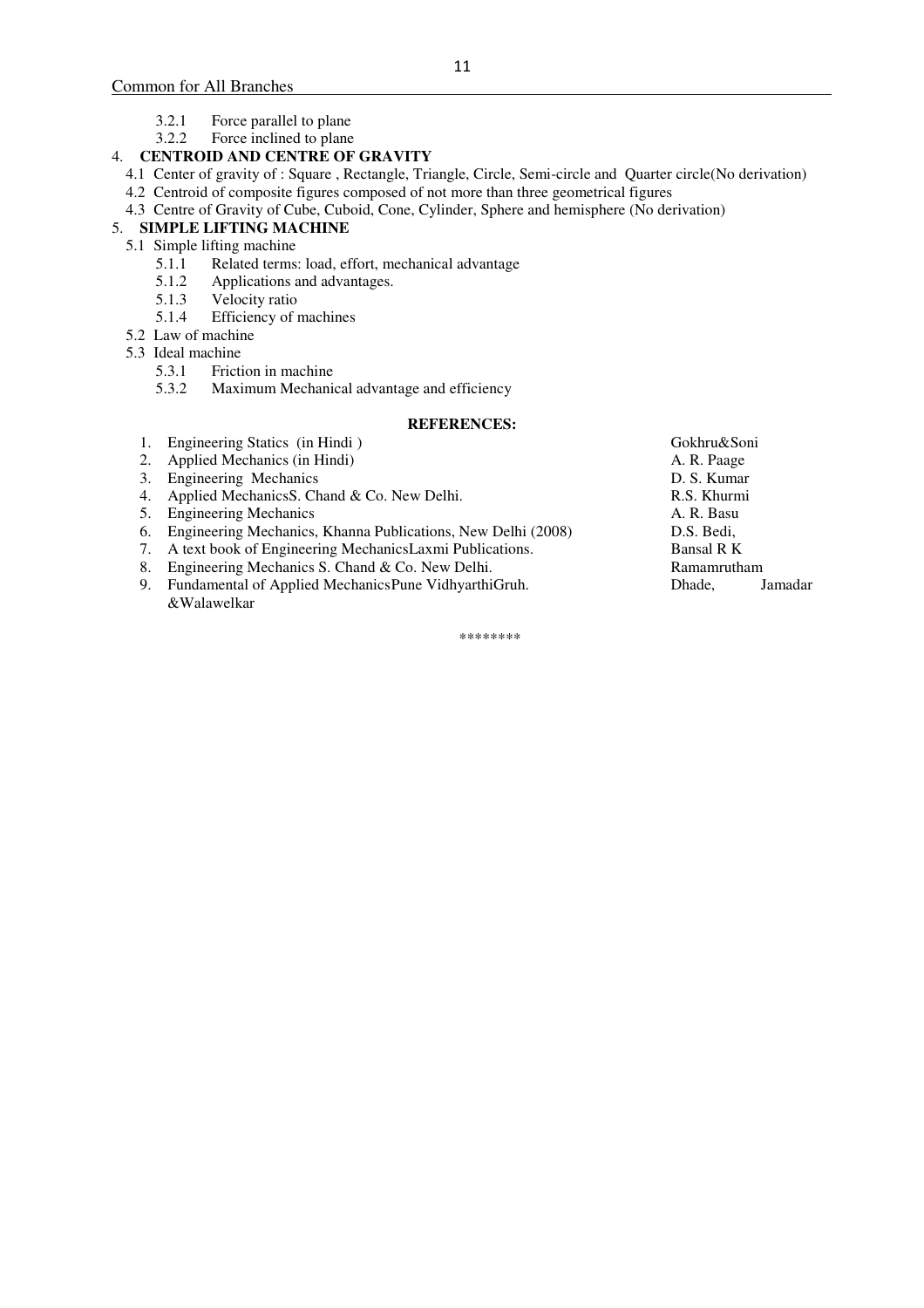| <b>Course Code</b>       | 2006                          |  |  |  |
|--------------------------|-------------------------------|--|--|--|
| <b>Course Title</b>      | <b>Applied Physics II Lab</b> |  |  |  |
| <b>Number of Credits</b> | $1(L-0,T-0.P-2)$              |  |  |  |
| <b>Prerequisites</b>     | <b>None</b>                   |  |  |  |
| <b>Course Category</b>   | <b>Basic Science</b>          |  |  |  |

#### **APPLIED PHYSICS II LAB**

#### **COURSE OBJECTIVES**

Concrete use of physical principles and analysis in various fields of engineering and technology is very prominence. The course aims to supplement the factual knowledge gained in the lecture by first hand manipulation of apparatus. This will develop scientific temper and help to apply the basic concepts and principles in solving engineering and technology based problems. In addition, students get necessary confidence in handling equipment and thus learn various skills in measurement.

## **COURSE OUTCOMES**

After undergoing this subject, the student will be able to;

- 1. Apply coneptsof SHM to find out the gravitational accleration
- 2. Verify optical laws; reflection, refraction from plane interfaces and surfaces.
- 3. Apply knowledge of optics to determine focal length and magnifying power of optical lenses.
- 4. Understand uses of electrical components and meters and verify Ohm's law for flow of current.
- 5. Quantify resistances and verify laws of series and parallel combination of resistances.
- 6. Analyse electrical circuits and verify Kirchhoff's law governing electrical circuits.
- 7. Measure resistance of a galvanometer and how it is converted into an ammeter and voltmeter.
- 8. Investigate characteristics of semiconductor diodes, photoelectric cells and determine operational parameters associated with their performance.
- 9. Work with laboratory lasers and understand method to measure the wavelength of the light emitted from a laser.
- 10. How to handle optical fibers.

#### **LIST OF PRACTICALS/ACTIVITIES:** (To perform minimum 10 Practicals)

- 1. To determine acceleration due to gravity using simple pendulum.
- 2. To verify laws of reflection from a plane mirror/ interface.
- 3. To verify laws of refraction (Snell's law) using a glass slab.
- 4. To determine focal length and magnifying power of a convex lens.
- 5. To verify Ohm's law by plotting graph between current and potential difference.
- 6. To verify laws of resistances in series and parallel combination.
- 7. To determine specific resistance of material using meter bridge.
- 8. To determine internal resistance of a primery cell using potentiometer.
- 9. To compare EMF of two primary cells using potentiometer.
- 10. To find resistance of a galvanometer by half deflection method.
- 11. To convert a galvanometer into an ammeter.
- 12. To convert a galvanometer into a voltmeter.
- 13. To draw V-I characteristics of a semiconductor diode (Ge, Si) and determine its knee voltage.

## **SUGGESTED STUDENT ACTIVITIES & STRATEGIES**

Apart from classroom and laboratory learning following are the suggested student related activities which can be undertaken to accelerate the attainment of various outcomes of the course.

- 1. Survey of different physical products and compare the following points
	- **1.1** Measurements of dimensions
	- **1.2** Properties
- **1.3** Applications
- 2. Library survey regarding engineering materials/products used in different industries
- 3. Seminar on any relevant topic. Teachers should use the following strategies to achieve the various outcomes of the course
- 4. Different methods of teaching and media to be used to attain classroom attention.
- 5. Massive open online courses (MOOCs) may be used to teach various topics/sub topics.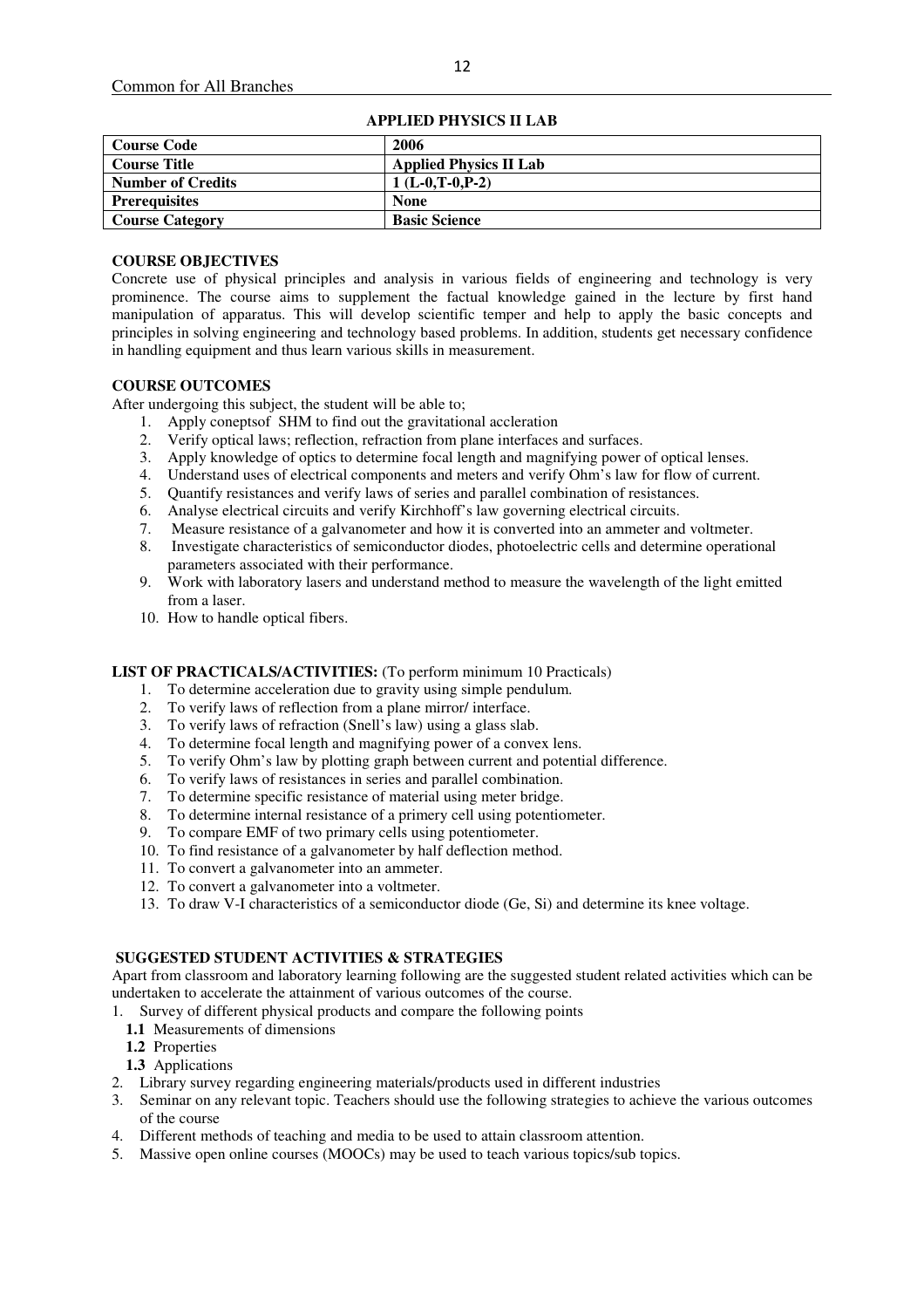- 6. 15-20% of the topics which are relatively simpler or descriptive in nature should be given to the students for self-learning and assess the development of competency through classroom presentations/projects.
- 7. Micro-projects on relevant may be given to group of students for hand-on experiences.

#### **RECOMMENDED BOOKS:**

- 1. Text Book of Physics for Class XI& XII (Part-I, Part-II); N.C.E.R.T., Delhi
- 2. Comprehensive Practical Physics, Vol, I & II, JN Jaiswal, Laxmi Publications (P) Ltd., New Delhi
- 3. Practical Physics by C. L. Arora, S. Chand & Company Ltd.
- 4. e-books/e-tools/ learning physics software/you Tube videos/ websites etc.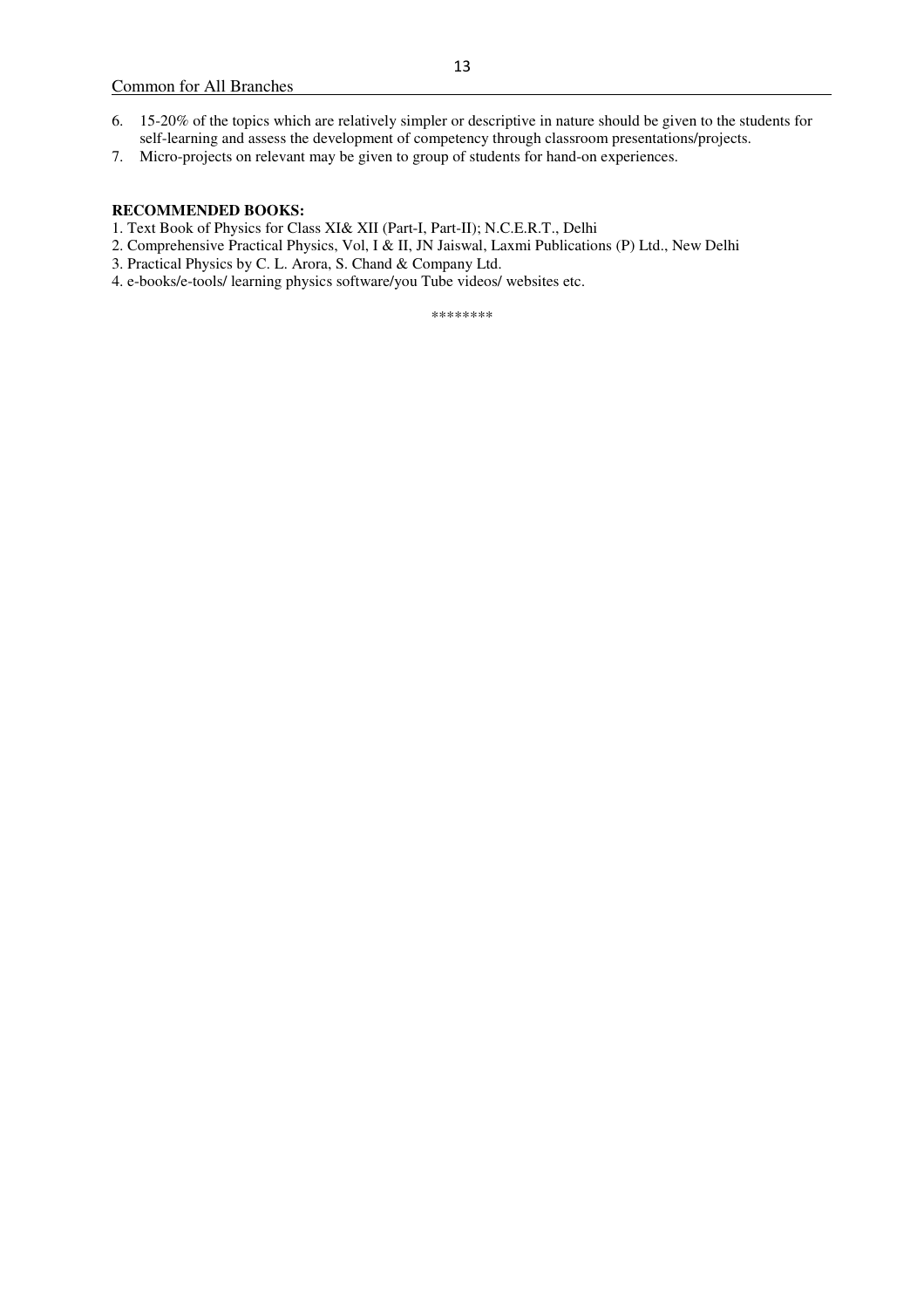| <b>Course Code</b>       | 2007                              |
|--------------------------|-----------------------------------|
| <b>Course Title</b>      | <b>Introduction to IT Systems</b> |
| <b>Number of Credits</b> | 2 (L-0,T-0,P-4)                   |
| <b>Prerequisites</b>     | <b>None</b>                       |
| <b>Course Category</b>   | <b>Engineering Science</b>        |

## **INTRODUCTION TO IT SYSTEMS LAB**

## **COURSE OBJECTIVES**

This Lab course is intended to practice whatever is taught in theory class of 'Introduction of IT Systems' and become proficient in using computing environment - basic computer skills, basic application software tools, Computer Hardware, cyber security features, etc.

## **COURSE OUTCOMES**

At the end of the course student will be able to comfortably work on computer, install and configure OS, assemble a PC and connect it to external devices, write documents, create worksheets, prepare presentations, protect information and computers from basic abuses/attacks.

#### **COUSRE CONTENT**

| S.No.        | <b>Topics for Practice</b>                                                                        |  |  |  |
|--------------|---------------------------------------------------------------------------------------------------|--|--|--|
| 1            | Read Wikipedia pages on computer hardware components, look at those components in lab,            |  |  |  |
|              | identify them, recognise various ports/interfaces and related cables, etc.                        |  |  |  |
| $\mathbf{2}$ | Connect various peripherals (printer, scanner, etc.) to computer, explore various features of     |  |  |  |
|              | peripheral and their device driver software.                                                      |  |  |  |
| 3            | Browser features, browsing, using various search engines, writing search queries.                 |  |  |  |
| 4            | Visit various e-governance/Digital India portals, understand their features and services offered. |  |  |  |
| 5            | Install Windows operating system on lab machine and explore various options.                      |  |  |  |
| 6            | Install Linux operating system on lab machine and explore various options.                        |  |  |  |
| 7            | Practice various HTML tags.                                                                       |  |  |  |
| 8            | Make your own Webpage using HTML tags.                                                            |  |  |  |
| 9            | Explore features of Open Office Writer and practice to create documents.                          |  |  |  |
| 10           | Explore features of Open Office Calc and practice to create spreadsheets.                         |  |  |  |
| 11           | Explore features of Open Office Impress and practice to create presentations.                     |  |  |  |
| 12           | Explore security features of Operating Systems and Tools.                                         |  |  |  |
| 13           | Demonstration of various digital payment methods (Net Banking, Digital Wallet, UPI etc.)          |  |  |  |

This is a skill course. More you practice, better it will be.

#### **REFERENCES:**

- 1. Online resources, Linux man pages, Wikipedia.<br>2. R.S. Salaria. Computer Fundamentals. Khanna l
- 2. R.S. Salaria, Computer Fundamentals, Khanna Publishing House.
- 3. Ramesh Bangia, PC Software Made Easy The PC Course Kit, Khanna Publishing House.
- 4. Mastering Linux Shell Scripting: A practical guide to Linux command-line, Bash scripting, and Shell programming, by Mokhtar Ebrahim, Andrew Mallett.
- 5. IT Essentials PC Hardware and Software Companion Guide, Davis Anfinson and Ken Quamme, CISC Press, Pearson Education.
- 6. PC Hardware and A+ Handbook, Kate J. Chase PHI (Microsoft)

\*\*\*\*\*\*\*\*\*\*\*\*\*\*\*\*\*\*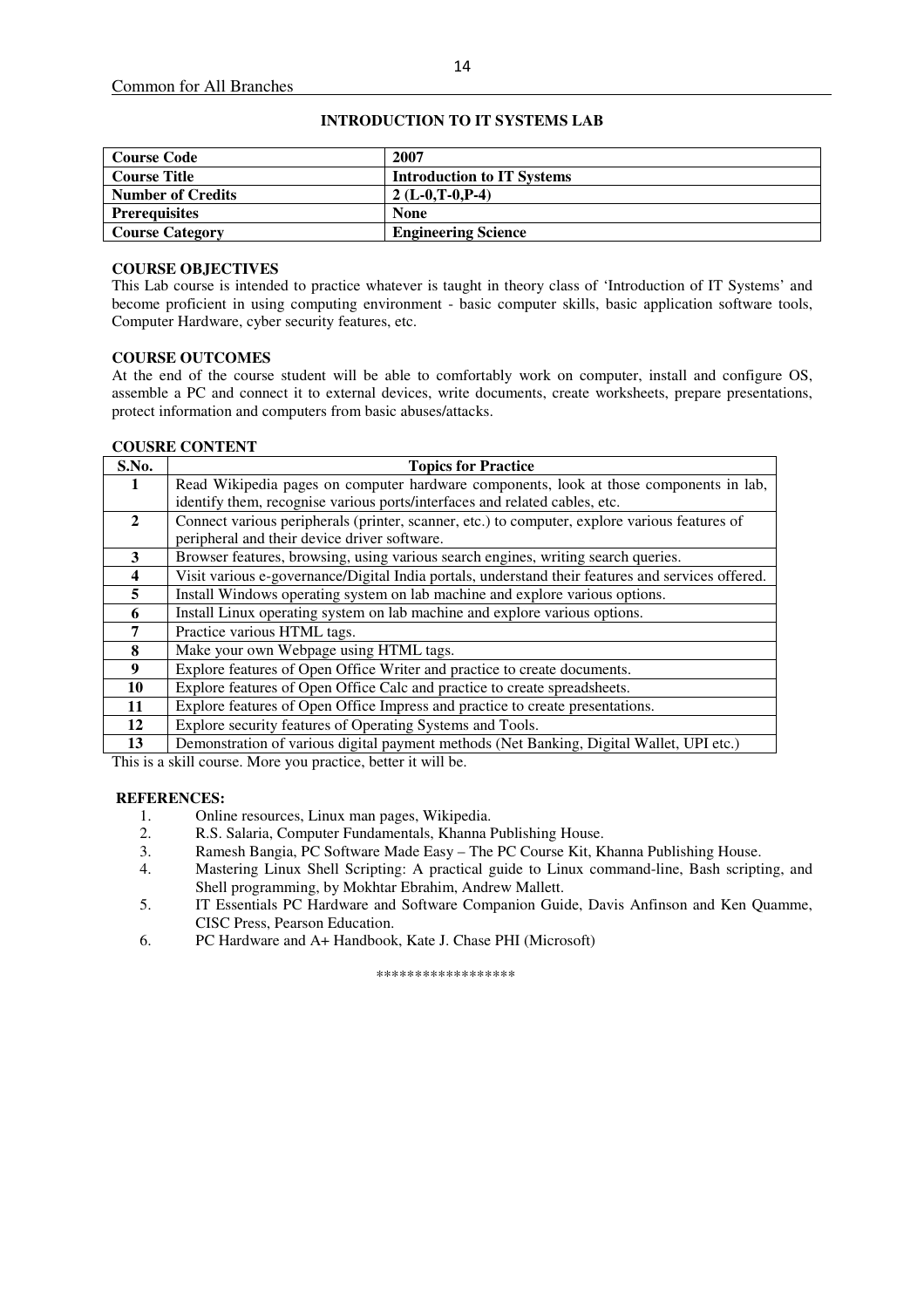## **FUNDAMENTALS OF ELECTRICAL AND ELECTRONICS ENGINEERING LAB**

| <b>Course Code</b>       | 2008                                                              |
|--------------------------|-------------------------------------------------------------------|
| <b>Course Title</b>      | <b>Fundamentals of Electrical and Electronics Engineering Lab</b> |
| <b>Number of Credits</b> | $2(L-0.T-0.P-4)$                                                  |
| <b>Prerequisites</b>     | <b>None</b>                                                       |
| <b>Course Category</b>   | <b>Engineering Science</b>                                        |

## **COURSE OBJECTIVES**

## **Suggested Practicals/Exercises:**

The practical in this section are PrOs (i.e. sub-components of the COs) to be developed and assessed in the student for the attainment of the competency.

#### **COURSE OUTCOMES**

At the end of the course student will be able to:

- 1. Understand basic principle and operation of electric circuits and machines.
- 2. Solve basic problems related to electrical circuits and machines. Explain the operation of different electrical
- 3. technologies.
- 4. Demonstrate an understanding of the control systems.
- 5. Understand the basic circuit elements
- 6. Understand different types of signal waveforms.
- 7. Understand logic gates and apply them in various electronic circuits.
- 8. Understand the basic concepts of op-amps, and their applications.
- 9. Use relevant electric/electronic protective devices safely.

| $\overline{S}$ .  | Practical Outcomes (PrOs)                                                                          | Approx. |
|-------------------|----------------------------------------------------------------------------------------------------|---------|
| No.               |                                                                                                    | Hrs.    |
| $\overline{1}$ .  | Study of Symbol, Specification of Common Electrical Accessories, Tools and Wires & Cables.         | 02      |
| 2.                | (A) Electric safety precaution and use of fire fighting equipment                                  | 02      |
|                   | (B) Study of basic Electricity Rules for a Domestic Consumer.                                      |         |
| 3.                | Use ofPhase Tester, Series Test Lamp, Tong Tester and Megger in Testing of Electrical Installation | 02      |
| 4.                | Measurement of current, voltage, power and energy in AC and DC circuits.                           | 02      |
| 5.                | Preparation of Wiring Diagram, Wiring, Testing, Fault Finding & Costing for:                       | 02      |
|                   | 5.1 Control of one LED Lamp by one Switch (using casing capping & Flush type switch)               |         |
|                   | 5.2 Control of Stair Case Wiring                                                                   |         |
|                   | 5.3 Control of one Bell Buzzer and Indicator by one switch                                         |         |
| 6.                | Prepare one Switch Board as per requirement                                                        | 02      |
|                   | (using Flush type Switches, Sockets, Ceiling rose, Lamp holder, MCB, Etc.)                         |         |
| 7.                | Study, Connecting, Testing and Fault Finding of Fluorescent Tube and its Accessories               | 02      |
| 8.                | Study, Connecting, Testing and Fault Finding of Ceiling Fan with Electronic Regulator              | 02      |
| 9.                | Connect single phase transformer. Measure input and output quantities determine its transformation | 02      |
|                   | ratio.                                                                                             |         |
| 10.               | Prepare a Potential Divider and Measure Resistance of a Filament Lamp Using Voltmeter and          | 02      |
|                   | Ammeter.                                                                                           |         |
| 11.               | Study and functioning of automatic electric iron.                                                  | 02      |
| 12.               | Study and functioning of electric water pump and air cooler.                                       | 02      |
| $\overline{13}$ . | Sketching of different Electronic Components Symbol on Drawing Sheet.                              | 02      |
|                   |                                                                                                    |         |
| 14.               | Identify various passive electronic components in the given circuit                                | 02      |
|                   | 9.1 Resistors-Fixed Resistors and Variable Resistors                                               |         |
|                   | 9.2 Capacitors- Electrolytic Capacitors and Ceramic Capacitors                                     |         |
|                   | 9.3 Inductors                                                                                      |         |
| 15.               | Soldering of different passive component combination on general purpose PCB.                       | 02      |
| 16.               | Testing of the following electronic components using digital multimeter.                           | 02      |
|                   | 10.1Resistor                                                                                       |         |
|                   | 10.2 PN Junction Diode                                                                             |         |
|                   | 10.3 Bipolar Junction Transistor                                                                   |         |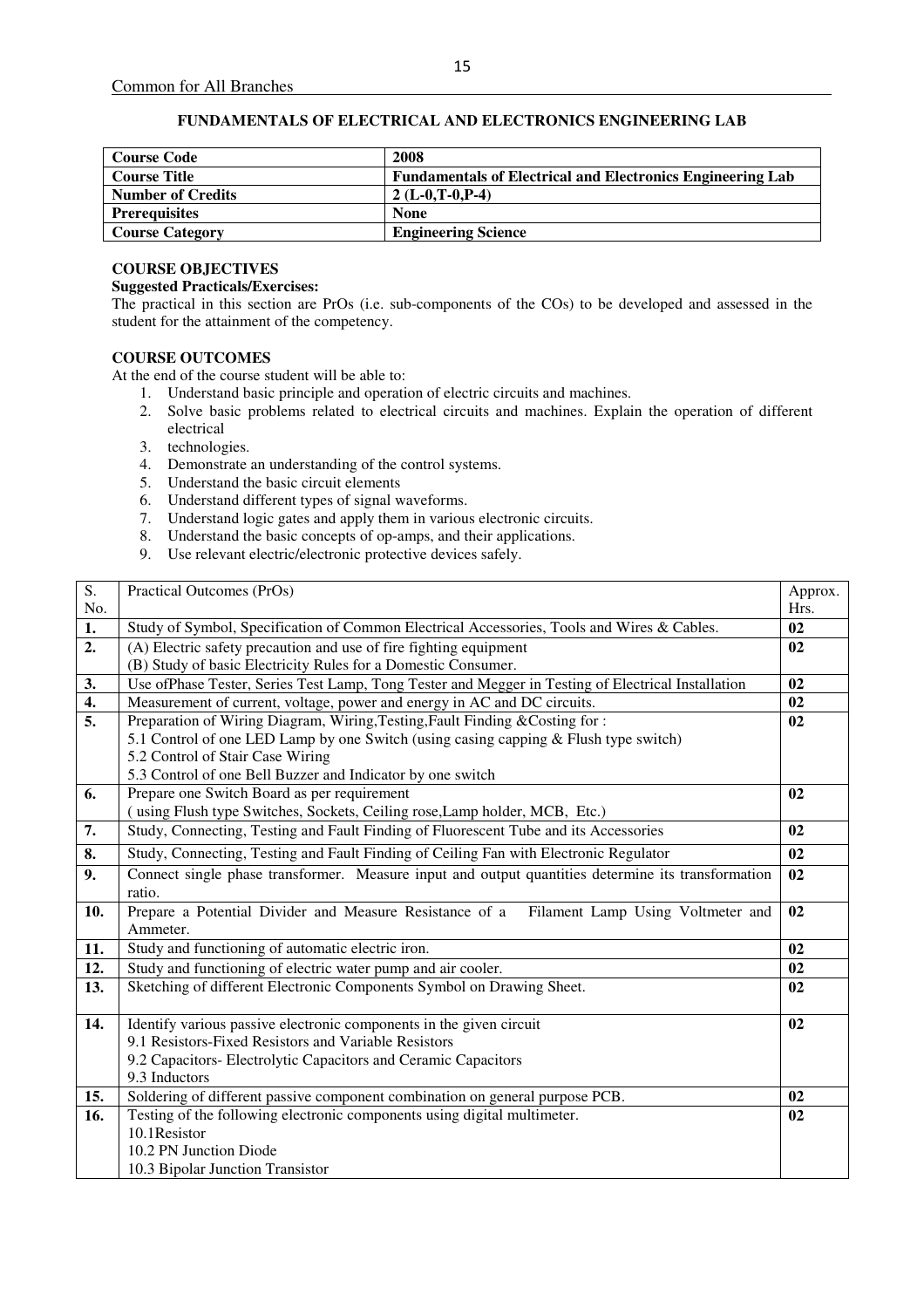| 17. | Study of devices used in electronic workshop.                                | 02            |
|-----|------------------------------------------------------------------------------|---------------|
|     | 11.1 Function Generator                                                      |               |
|     | 11.2 CRO                                                                     |               |
|     | 11.3 LCR Meter                                                               |               |
| 18. | Use of LCR meter to measure the value of given Capacitor and Inductor.       | $\mathbf{02}$ |
| 19. | Measurement of amplitude and frequeny of a sinusoidal signal using CRO.      | 02            |
| 20. | Measurement of amplitude and frequeny of a Non-sinusoidal signal using CRO.  | 02            |
| 21. | Test the performance of PN Junction Diode and Zener Diode                    | 02            |
| 22. | Test the performance of Transistor Amplifier Circuirt.                       | 02            |
| 23. | Verify the truth tables of different logic gates                             | 02            |
| 24. | Verification of Ohm's law using Resistive Circuit and Analog/ Digital Meters | 02            |

**\*\*\*\*\*\*\*\*\*\*\*\***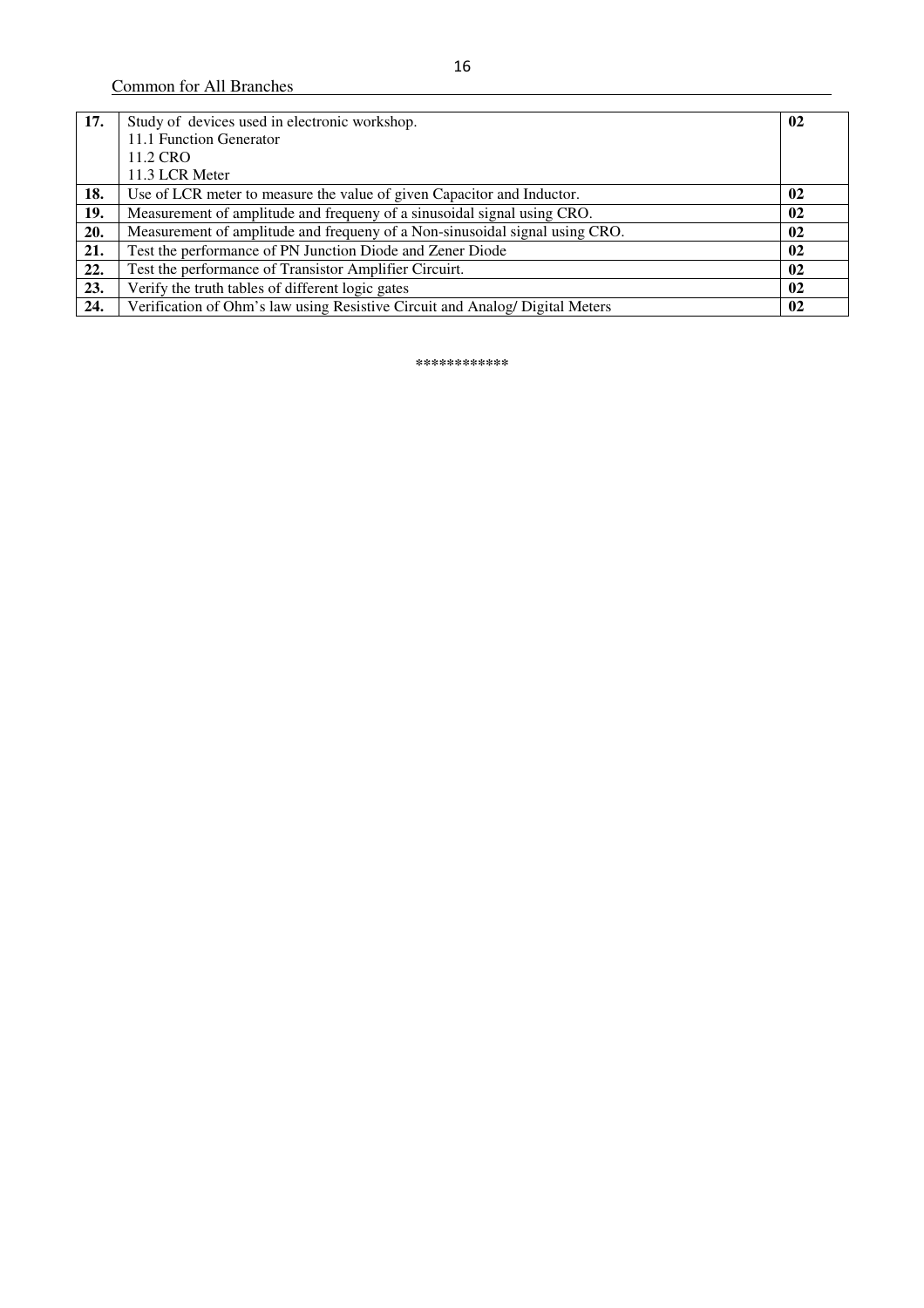#### **ENGINEERING MECHANICS LAB.**

| <b>Course Code</b>       | 2009                             |
|--------------------------|----------------------------------|
| <b>Course Title</b>      | <b>Engineering Mechanics Lab</b> |
| <b>Number of Credits</b> | $1(L-0.T-0.P-2)$                 |
| <b>Prerequisites</b>     | <b>None</b>                      |
| <b>Course Category</b>   | <b>Engineering Science</b>       |

#### **COURSE OBJECTIVES**

Following are the objectives of this course:

- 1. To obtain resultant of various forces
- 2. To calculate support reactions through conditions of equilibrium for various structures
- 3. To understand role of friction in equilibrium problems
- 4. To know fundamental laws of machines and their applications to various engineering problems

#### **COURSE OUTCOMES**

After completing this course, student will be able to

- 1. Identify the force systems for given conditions by applying the basics of mechanics.
- 2. Determine unknown force(s) of different engineering systems.
- 3. Apply the principles of friction in various conditions for useful purposes.
- 4. Find the centroid and centre of gravity of various components in engineering systems.
- 5. Select the relevant simple lifting machine(s) for given purposes.

## **LIST OF PRACTICAL TO BE PERFORMED**

- 1. Verification of the Law of Parallelogram and Polygon of Forces
	- 1.1 By using Force Board
	- 1.2 By using Force Table
- 2. Determination of Reactions in Case of Simply Supported Beams.
- 3. To Determine Coefficient of Friction between two Surfaces on
	- 3.1 Horizontal Plane
	- 3.2 Inclined Plane.
- 4. Determination of Mechanical Advantage, Velocity Ratio and Efficiency of Simple Wheel and Axle
- 5. Determination of Mechanical Advantage, Velocity Ratio and Efficiency of differential Wheel and Axle
- 6. Determination of Mechanical Advantage, Velocity Ratio and Efficiency of Single Purchase Crab
- 7. Determination of Mechanical Advantage, Velocity Ratio and Efficiency of Double Purchase Crab
- 8. Determination of Mechanical Advantage, Velocity Ratio and Efficiency of Worm and Worm Wheel
- 9. Determination of Mechanical Advantage, Velocity Ratio and Efficiency of Screw Jack
- 10. Determination of Mechanical Advantage, Velocity Ratio and Efficiency of First System of Pulleys
- 11. Determination of Mechanical Advantage, Velocity Ratio and Efficiency of Second System of Pulleys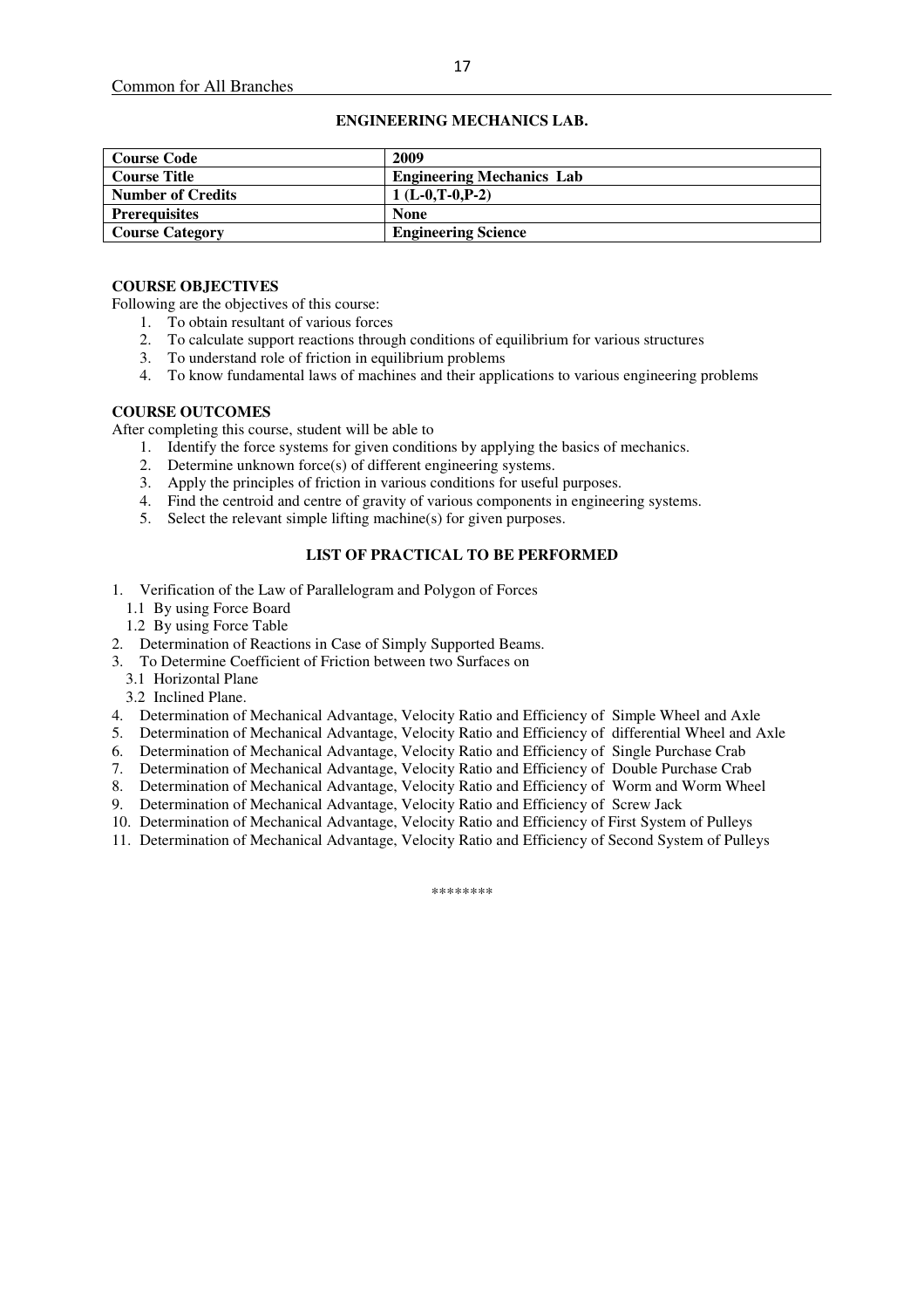| Course Code            | 2010                  |
|------------------------|-----------------------|
| Course Title           | ENVIRONMENTAL SCIENCE |
| Number of Credits      | $2(L-2,T-0,P-0)$      |
| Prerequisites          | None                  |
| <b>Course Category</b> | <b>Basic Science</b>  |

## **ENVIRONMENTAL SCIENCE**

## **COURSE OBJECTIVES**

Technicians working in industries or elsewhere essentially require the knowledge of environmental science so as to enable them to work and produce most efficient, economical and eco-friendly finished products.

- 1. Solve various engineering problems applying ecosystem to produce eco friendly products.
- 2. Use relevant air and noise control method to solve domestic and industrial problems.
- 3. Use relevant water and soil control method to solve domestic and industrial problems.
- 4. To recognize relevant energy sources required for domestic and industrial applications.
- 5. Solve local solid and e-waste problems.

## **COURSE OUTCOMES**

At the end of the course student will be able to

- 1. Understand the ecosystem and terminology and solve various engineering problems applying ecosystem knowledge to produce eco – friendly products.<br>Understand the suitable air, extent of noise pollution, and control measures and acts.
- 2. Understand the suitable air, extent of noise pollution, and control measures and acts.
- 3. Understand the water and soil pollution, and control measures and acts.
- 4. Understand different renewable energy resources and efficient process of harvesting.
- 5. Understand solid Waste Management, ISO 14000 & Environmental Management.

# **COURSE CONTENT**

## **1. 1. ECOSYSTEM**

- 1.1 Structure of ecosystem
	- 1.1.1 Biotic & Abiotic components
- 1.2 Food chain and food web
- 1.3 Global warming
	- 1.3.1 Causes
	- 1.3.2 Effects
	- 1.3.3 Process<br>1.3.4 Green H
	- Green House Effect
	- 1.3.5 Ozone depletion

## **2. AIR AND NOISE POLLUTION**

- 2.1 Definition of pollution and pollutant
- 2.2 Natural and manmade sources of air pollution (Refrigerants, A.C., Boiler)
- 2.3 Air Pollutants:
	- 2.3.1 Types
	- 2.3.2 Particulate Pollutants: Effects and control (Bag filter, Cyclone separator, Electrostatic Precipitator)
- 2.4 Noise pollution:
	- 2.4.1 sources of pollution<br>2.4.2 measurement of poll
	- 2.4.2 measurement of pollution level<br>2.4.3 Effects of Noise pollution
	- Effects of Noise pollution

## **3. WATER AND SOIL POLLUTION**

- 3.1 Water pollution
	- 3.1.1 Sources of water pollution
	- 3.1.2 Types of water pollutants
	- 3.1.3 Characteristics of water pollutants Turbidity, pH, total suspended solids, total solids
- 3.2 Waste Water Treatment:
	- 3.2.1 Primary methods: sedimentation, froth floatation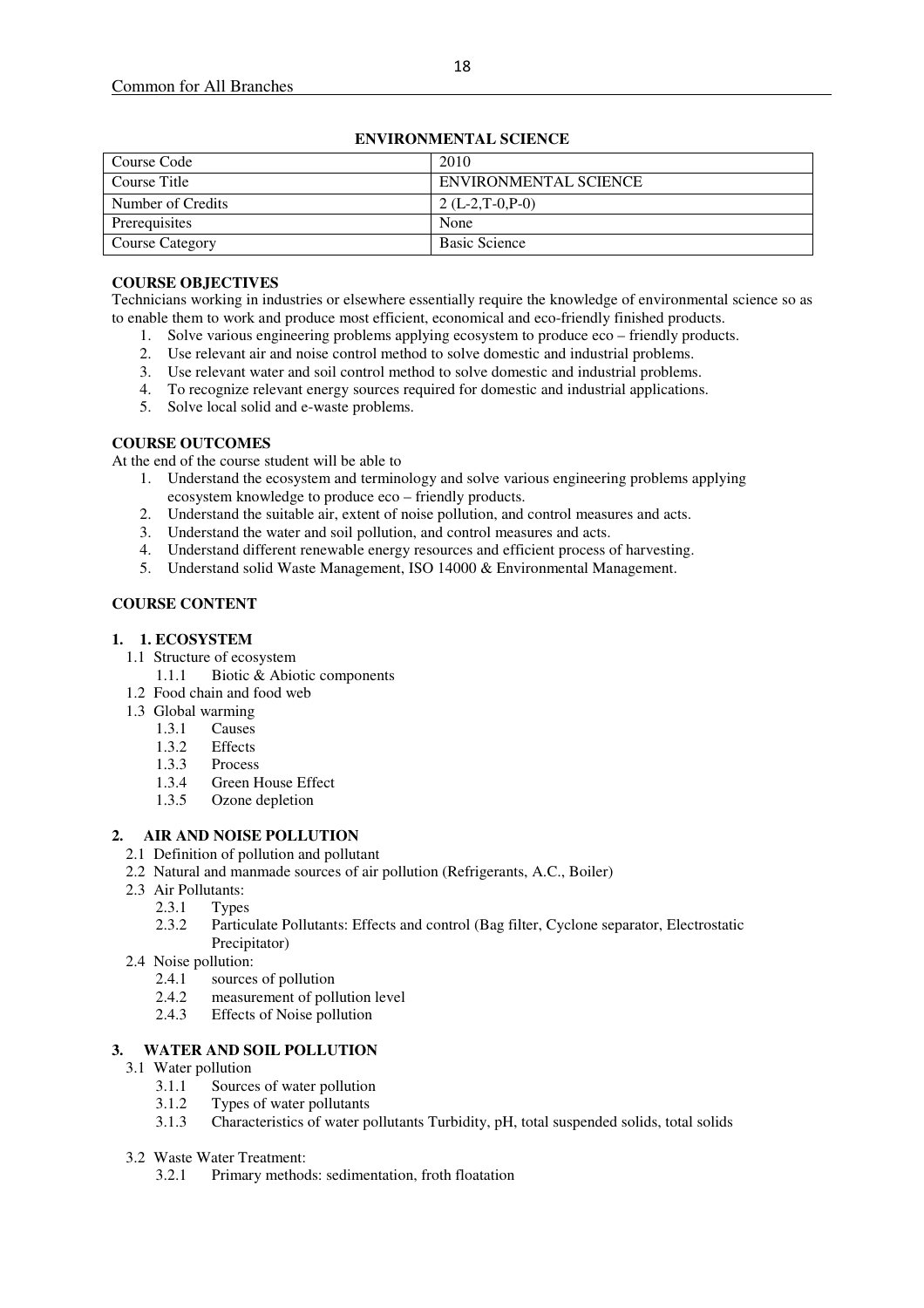- 3.2.2 Secondary methods: Activated sludge treatment, Trickling filter, Bioreactor
- 3.2.3 Tertiary Method: Membrane separation technology, RO (reverse osmosis)
- 3.3 3.4 Soil pollution:
	- 3.3.1 Causes
	- 3.3.2 Effects
	- 3.3.3 Preventive measures of Soil Pollution

## **4. RENEWABLE SOURCES OF ENERGY**

- 4.1 Solar Energy:
	- 4.1.1 Basics of solar energy
- 4.2 Applications
	- 4.2.1 Solar pond
	- 4.2.2 Solar water heater<br>4.2.3 Solar dryer
	- Solar dryer
- 4.3 Biomass:<br>4.3.1
	- 4.3.1 Overview of biomass as energy source<br>4.3.2 Thermal characteristics of biomass as f
	- Thermal characteristics of biomass as fuel
	- 4.3.3 Anaerobic digestion
	- 4.3.4 Utilization and storage of biogas
- 4.4 Wind energy:
	- 4.4.1 Current status and future prospects of wind energy
	- 4.4.2 Wind energy in India
- 4.5 Applications of
	- 4.5.1 Hydrogen energy
	- 4.5.2 Ocean energy resources

## **5. 5. SOLID WASTE MANAGEMENTISO 14000 & ENVIRONMENTAL MANAGEMENT**

- 5.1 Solid waste generation
- 5.2 Sources and characteristics of
	- 5.2.1 Municipal solid waste
	- 5.2.2 E- waste
	- 5.2.3 Biomedical waste
- 5.3 Collection and disposal:
	- 5.3.1 MSW (3R, principles, energy recovery, sanitary landfill),
	- 5.3.2 Hazardous waste
- 5.4 Different environmental acts
	- 5.4.1 Air quality act 2004
	- 5.4.2 Air pollution control act 1981
	- 5.4.3 Water pollution and control act1996

## **REFERENCES:**

- 1. S.C. Sharma & M.P. Poonia, Environmental Studies, Khanna Publishing House, NewDelhi
- 2. C.N. R. Rao, Understanding Chemistry, Universities Press (India) Pvt. Ltd., 2011.
- 3. Arceivala, Soli Asolekar, Shyam, Waste Water Treatment for Pollution Control and
- 4. Reuse, Mc-Graw Hill Education India Pvt. Ltd., New York, 2007, ISBN:978-07-062099-
- 5. Nazaroff, William, Cohen, Lisa, Environmental Engineering Science, Willy, New York, 2000, ISBN 10: 0471144940.
- 6. O.P. Gupta, Elements of Environmental Pollution Control, Khanna Publishing House, New Delhi
- 7. Rao, C. S., Environmental Pollution Control and Engineering, New Age International Publication, 2007, ISBN: 81-224-1835-X.
- 8. Rao, M. N.Rao, H.V.N, Air Pollution, Tata Mc-Graw Hill Publication, New delhi, 1988, ISBN: 0-07- 451871-8.
- 9. Frank Kreith, Jan F Kreider, Principles of Solar Engineering, McGraw-Hill, New York ; 1978, ISBN: 9780070354760.
- 10. Aldo Vieira, Da Rosa, Fundamentals of renewable energy processes, Academic Press Oxford, UK; 2013. ISBN: 9780123978257.
- 11. Patvardhan, A.D, Industrial Solid Waste, Teri Press, New Delhi, 2013, ISBN:978-81-7993-502-6
- 12. Metcalf & Eddy, Waste Water Engineering, Mc-Graw Hill, New York, 2013, ISBN: 077441206.